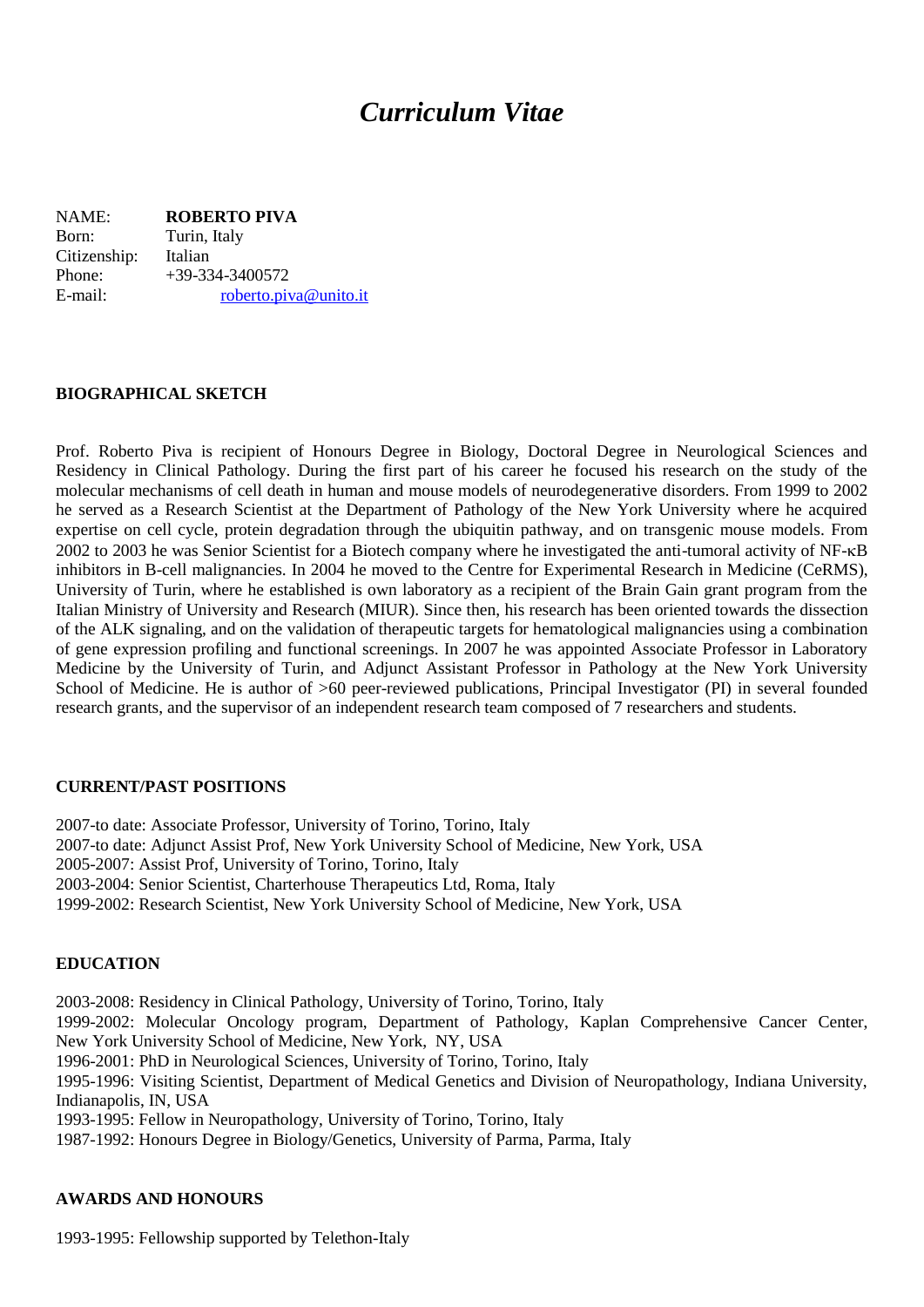1995-1996: Fellowship supported by the Italian Association for Cancer Research (AIRC) 1996-2000: Fellowship from University of Turin (Ph.D. Program) 1997: Valeria Manetto Award from the Italian Association for Neuropathology (AIN) 1997: Short-term Mobility Fellowship from the Italian National Research Council (CNR): training at the Department of Neuroscience, Brown University, Providence, RI, (USA) 2002: Training Award from the American Association for Cancer Research (AACR) 2004: Fellowship from the "Gigi Ghirotti Association" 2005-2009: Grant from the Italian Ministry of University and Research (MIUR): "Brain Gain Program" 2014: Full Professorship Habilitation in Applied Medical Technologies (06/N1) and Applied Biology (05/F1) from Abilitazione Scientifica Nazionale (ASN)

### **OTHER**

2004-2005: Scientific Consultant: Charterhouse Therapeutics Ltd 2007-2009: Co-founder and Scientific Director of Salus Futura Ldt. and Salus Futura s.r.l.

### **TEACHING**

2000-2004: New York University: "Applied Molecular Biology" 2005-2007: University of Turin: "Histology and cytology techniques" 2008-to date: University of Turin: "Applied Molecular Biology" 2008-to date: University of Turin: "Molecular Biology in Pathology" 2011-to date: University of Turin: "Molecular profiles of proliferative processes"

### **CLINICAL ACTIVITY**

2007-to date: Staff Biologist at the Department of Laboratory Medicine, Division of Pathology, San Giovanni Battista Hospital, Torino, Italy.

Program: identification of genomic signatures and characterization of therapeutic targets in Non-Hodgkin Lymphoma patients.

### **SUPERVISION ACTIVITIES**

2005-2012: 8 Undergraduate students, 4 PhD students, and 2 postdoctoral researchers. 2013-to date: 1 Postdoc, 4 Undergraduate and 4 Phd students at various stages.

### **MAIN RESEARCH ACTIVITIES**

- Signaling networking in lymphomagenesis and tumour maintenance: focus on ALK-STAT3 and NF-kappaB pathways

- In vitro and in vivo preclinical studies for the development of tyrosine kinase and proteasome inhibitors - Identification and validation of new therapeutic targets in oncology by coupling structural and functional screenings [http://www.dbmss.unito.it/unitoWAR/page/dipartimenti9/D109\\_en/P254005039091394016602007](http://www.dbmss.unito.it/unitoWAR/page/dipartimenti9/D109_en/P254005039091394016602007)

- Design of Personalized Treatments for Non Hodgkin Lymphoma (NHL) patients

[http://www.unito.it/unitoWAR/page/dipartimenti9/D109\\_en/P254004939091394016583258](http://www.unito.it/unitoWAR/page/dipartimenti9/D109_en/P254004939091394016583258)

- development of Patient Derived Tumorgraft for the design of new protocols to treat metastatic GIST patients resistant to current treatment

<http://www.mitigate-project.eu/>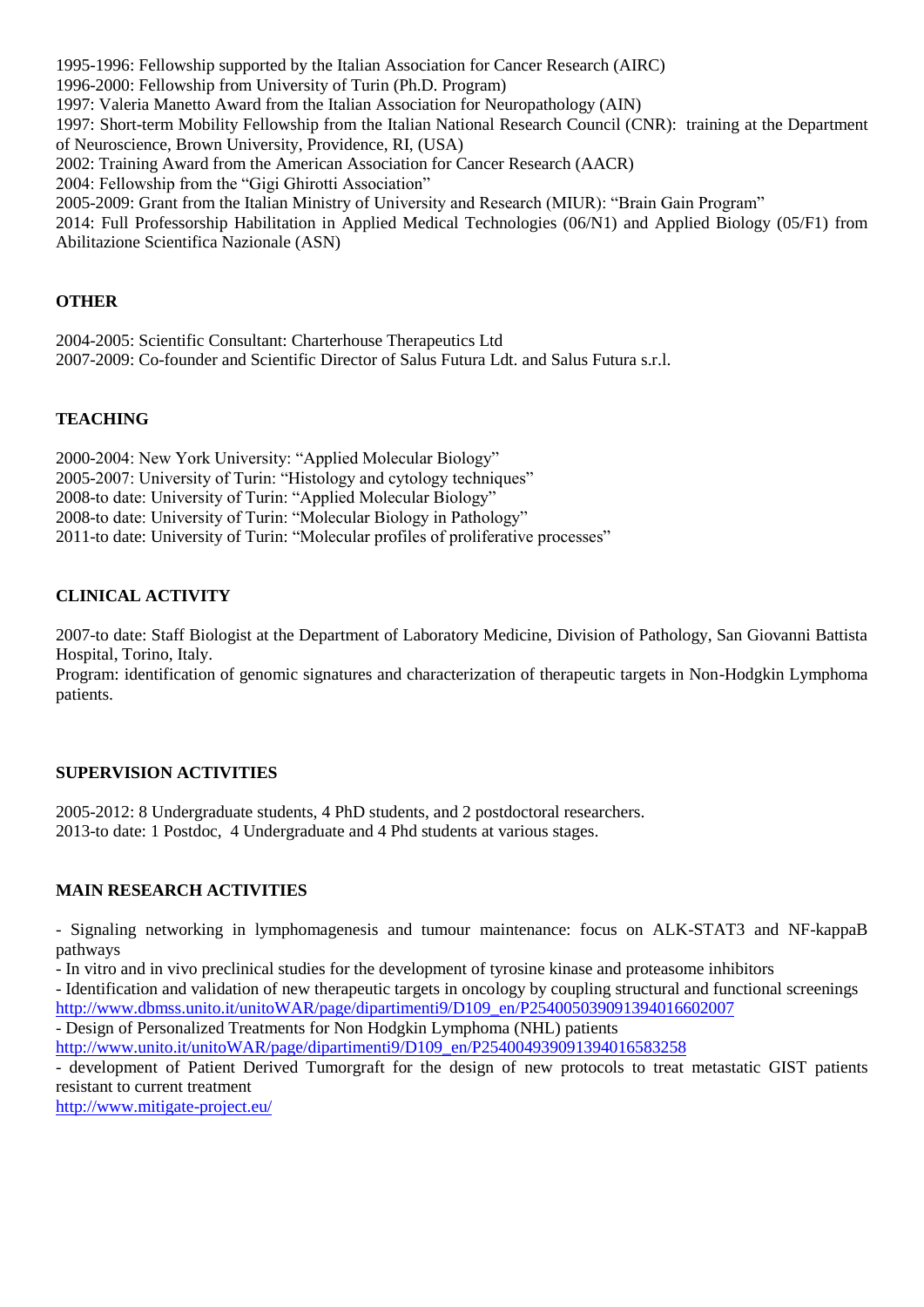### **PREVIOUS AND EXISTING SUPPORTS**

-2005-2009 EU-FP6 project: RNA Interference Technology as Human Therapeutic Tool (Collaborator) -2005-2007 Italian Ministry for University and Research (MIUR): Brain Gain Program (PI); 144.000  $\epsilon$ ; -2006-2008 Piedmont Region: Applied Scientific Research 2004 (CO-PI); 43.000  $\epsilon$ ; -2006-2008 Piedmont Region: Applied Medical Research (PI); 12.000  $\epsilon$ ; -2006-2009 Italian Investment Fund for Basic Research (FIRB): "Cooperation Ita-USA" (CO-PI); 45.000 €; -2007-2009 Italian Association for Cancer Research (AIRC): Investigator Grant (PI); 105.000 €; -2007-2009 CRT Foundation: Progetto Alfieri (CO-PI); 75.000  $\epsilon$ ; -2007-2010 Piedmont Region: CIPE 2006 (CO-PI); 55.000 € -2008-2010 Piedmont Region: Applied Medical Research (PI); 10.000  $\epsilon$ -2008-2011 Piedmont Region: Converging Technologies (CO-PI); 110.000  $\epsilon$ -2008-2011 Piedmont Region: Innovative platforms in biotechnology (Collaborator); 130.000  $\epsilon$ -2009-2011 Piedmont Region: Applied Medical Research (PI);  $8.000 \in$ -2010-2012 Italian Association for Cancer Research (AIRC): Investigator Grant (PI); 240.000  $\epsilon$ -2010-2012 Rete Oncologica del Piemonte e Valle d'Aosta: Network Projects (PI); 120.000  $\epsilon$ -2011-2014 AIRC: Special Program in Clinical Molecular Oncology 5x1000 (Collaborator); 150.000  $\epsilon$ -2013-2015 Italian Association for Cancer Research (AIRC): Investigator Grant (PI); 300.000  $\epsilon$ -2013-2015 Italian Investment Fund for Basic Research (FIRB): Future in Research 2012 (Collaborator); 156.000  $\epsilon$ -2013-2015 University of Torino and Compagnia di San Paolo: Call 2 EU Accelerating Grant (PI); 93.000  $\epsilon$ -2013-2017 European Community`s FP7 Project MITIGATE (Collaborator); 100.000  $\epsilon$ -2014-2016 CRT Foundation: Richieste Ordinarie 2014 (PI); 80.000  $\epsilon$ ;

### **REVIEWER ACTIVITIES**

**Scientific Journals:** FEBS Letters, Blood, Cancer Research, Hematological Oncology, Expert Opinion On Drug Discovery, BMC Cancer, Haematologica, Oncotarget **Grant Proposal:** University of Padova, IT

### **MEMBERSHIPS**

American Association for Cancer Research (AACR): Active Member National Association of Biologists (ONB): Active Member

### **SELECTED PRESENTATIONS AS INVITED SPEAKER**

1998: The JNK/c-Jun pathway is activated in neurodegenerative diseases and is not linked to apoptosis. The Sixth Euroconference on Apoptosis, Stockholm, Sweden

2000: SCF complexes regulate genomic stability and neoplastic transformation. Amersham-Pharmacia, Nerviano, Milano

2001: In vivo interference with Skp1 function leads to genetic instability and neoplastic transformation. The Salk Institute, San Diego, USA

2001: SCF complexes regulate genomic stability and neoplastic transformation. Università di Roma Tor Vergata 2003: How can cell cycle perturbation determine neoplastic transformation? IRBM-Merck, Pomezia, Roma

2004: Targeting oncogenic ALK by stable small interfering RNA induces cell death of human Anaplastic Large Cell Lymphoma cells. IFOM, Milano

2005: Identification of genomic and proteomic signatures in lymphomas by inducible shRNA. Centro Congressi Molinette, Torino

2005: Targeting oncogenic ALK by lentiviral small interfering RNA induces growth arrest and apoptosis of human anaplastic large cell lymphoma cells. American and Canadian Academy of Pathology, San Antonio, USA 2007: Insights into the critical role of STAT3 in lymphomas. MBC, Turin

2008: In search of the physiological and oncogenic role of ALK. CEINGE, Naples

2009: Aberrant survival signalling in B cell malignancies. Frascati, Rome

2010: Application of Functional Genomics for the identification of essential genes in cancer cells. Barcelona, ES

2011: Molecular fingerprints of Systemic ALCL. Bellinzona, CH

2012: A wetlab's perspective on Information Overload induced by genome-wide data. MBC, Turin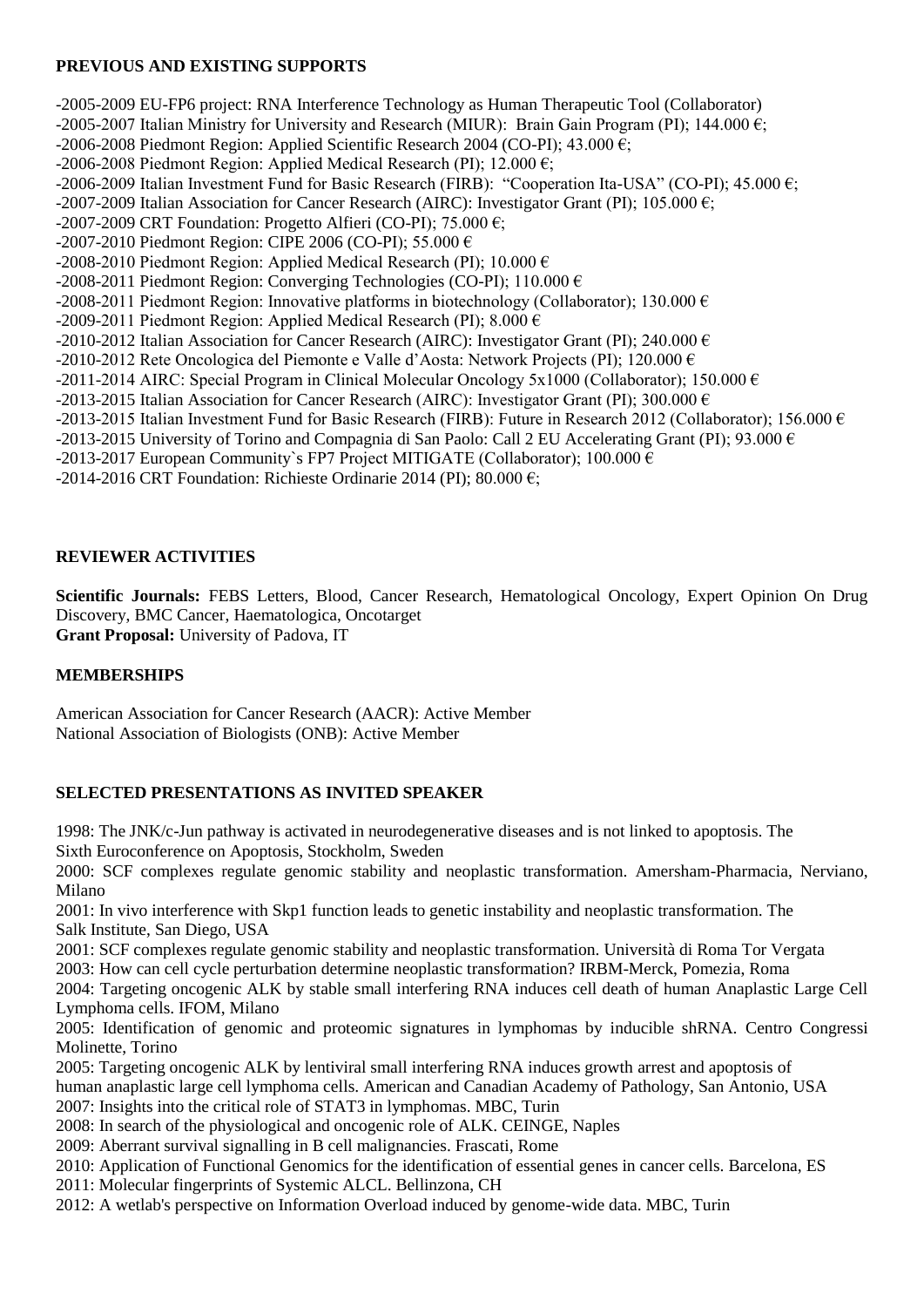2013: Functional Approaches for the Validation of Therapeutic Targets in Hematological Malignancies. University of Pavia, Pavia

2014: Signaling network dissection in Anaplastic Large Cell Lymphomas. 5th ERIA Meeting, Triuggio, Monza 2014: Unraveling the wicked games of cancer genomes. Workshop SIC Torino

### **BIBLIOMETRY**

- Peer reviewed articles: 63

- Total Impact Factor (JCR 2011): 438.8

- H index: Google Scholar=33; Scopus=27

- Citations: Google Scholar=3387; Scopus=2254

[http://scholar.google.it/citations?user=\\_u-fr7cAAAAJ](http://scholar.google.it/citations?user=_u-fr7cAAAAJ)

### **PEER REVIEWED PUBLICATIONS**

- 1. **Piva R**, Deaglio S, Famà R, Buonincontri R, Scarfò I, Bruscaggin A, Mereu E, Serra S, Spina V, Brusa D, Garaffo G, Monti S, Dal Bo M, Marasca R, Arcaini L, Neri A, Gattei V, Paulli M, Tiacci E, Bertoni F, Pileri SA, Foà R, Inghirami G, Gaidano G, Rossi D. The krüppel-like factor 2 transcription factor gene is recurrently mutated in splenic marginal zone lymphoma. Leukemia. 2014 Oct 6;PubMed PMID: 25283840.
- 2. Martinengo C, Poggio T, Menotti M, Scalzo MS, Ambrogio C, Mastini C, Pellegrino E, Riera L, **Piva R**, Ribatti D, Pastorino F, Perri P, Ponzoni M, Wang Q, Voena C, Chiarle R. ALK-dependent control of hypoxia inducible factors mediates tumor growth and metastasis. Cancer Res. 2014 Sep 5;PubMed PMID: 25193384.
- 3. Sapienza MR, Fuligni F, Agostinelli C, Tripodo C, Righi S, Laginestra MA, Pileri A Jr, Mancini M, Rossi M, Ricci F, Gazzola A, Melle F, Mannu C, Ulbar F, Arpinati M, Paulli M, Maeda T, Gibellini D, Pagano L, Pimpinelli N, Santucci M, Cerroni L, Croce CM, Facchetti F, Piccaluga PP, Pileri SA, AIRC 5xMille consortium (Foà R, Chiaretti S, Berardelli F, Falini B, Tiacci E, Inghirami G, **Piva R**, Gaidano G, Rossi D, Pileri S, Piccaluga P). 'Genetics-driven targeted management of lymphoid malignancies and the Italian Registry on Blastic Plasmacytoid Dendritic Cell Neoplasm. Molecular profiling of blastic plasmacytoid dendritic cell neoplasm reveals a unique pattern and suggests selective sensitivity to NF-kB pathway inhibition. Leukemia. 2014 Aug;28(8):1606-16. PubMed PMID: 24504027.
- 4. Saoncella S, Tassone B, Deklic E, Avolio F, Jon C, Tornillo G, De Luca E, Di Iorio E, **Piva R**, Cabodi S, Turco E, Pandolfi PP, Calautti E. Nuclear Akt2 opposes limbal keratinocyte stem cell self-renewal by repressing a FOXO-mTORC1 signaling pathway. Stem Cells. 2014 Mar;32(3):754-69. PubMed PMID: 24123662.
- 5. Verdelli D, Nobili L, Todoerti K, Mosca L, Fabris S, D'Anca M, Pellegrino E, **Piva R**, Inghirami G, Capelli C, Introna M, Baldini L, Chiaramonte R, Lombardi L, Neri A. Molecular events underlying interleukin-6 independence in a subclone of the CMA-03 multiple myeloma cell line. Genes Chromosomes Cancer. 2014 Feb;53(2):154-67. PubMed PMID: 24327544.
- 6. Peviani M, Tortarolo M, Battaglia E, **Piva R**, Bendotti C. Specific induction of Akt3 in spinal cord motor neurons is neuroprotective in a mouse model of familial amyotrophic lateral sclerosis. Mol Neurobiol. 2014 Feb;49(1):136-48. PubMed PMID: 23873136.
- 7. Spaccarotella E, Pellegrino E, Ferracin M, Ferreri C, Cuccuru G, Liu C, Iqbal J, Cantarella D, Taulli R, Provero P, Di Cunto F, Medico E, Negrini M, Chan WC, Inghirami G, **Piva R**. STAT3-mediated activation of microRNA cluster 17~92 promotes proliferation and survival of ALK-positive anaplastic large cell lymphoma. Haematologica. 2014 Jan;99(1):116-24. PubMed PMID: 23975180; PubMed Central PMCID: PMC4007939.
- 8. Boi M, Rinaldi A, Kwee I, Bonetti P, Todaro M, Tabbò F, **Piva R**, Rancoita PM, Matolcsy A, Timar B, Tousseyn T, Rodríguez-Pinilla SM, Piris MA, Beà S, Campo E, Bhagat G, Swerdlow SH, Rosenwald A, Ponzoni M, Young KH, Piccaluga PP, Dummer R, Pileri S, Zucca E, Inghirami G, Bertoni F. PRDM1/BLIMP1 is commonly inactivated in anaplastic large T-cell lymphoma. Blood. 2013 Oct 10;122(15):2683-93. PubMed PMID: 24004669.
- 9. Bonetti P, Testoni M, Scandurra M, Ponzoni M, **Piva R**, Mensah AA, Rinaldi A, Kwee I, Tibiletti MG, Iqbal J, Greiner TC, Chan WC, Gaidano G, Piris MA, Cavalli F, Zucca E, Inghirami G, Bertoni F. Deregulation of ETS1 and FLI1 contributes to the pathogenesis of diffuse large B-cell lymphoma. Blood. 2013 Sep 26;122(13):2233-41. PubMed PMID: 23926301.
- 10. Liu C, Iqbal J, Teruya-Feldstein J, Shen Y, Dabrowska MJ, Dybkaer K, Lim MS, **Piva R**, Barreca A, Pellegrino E, Spaccarotella E, Lachel CM, Kucuk C, Jiang CS, Hu X, Bhagavathi S, Greiner TC,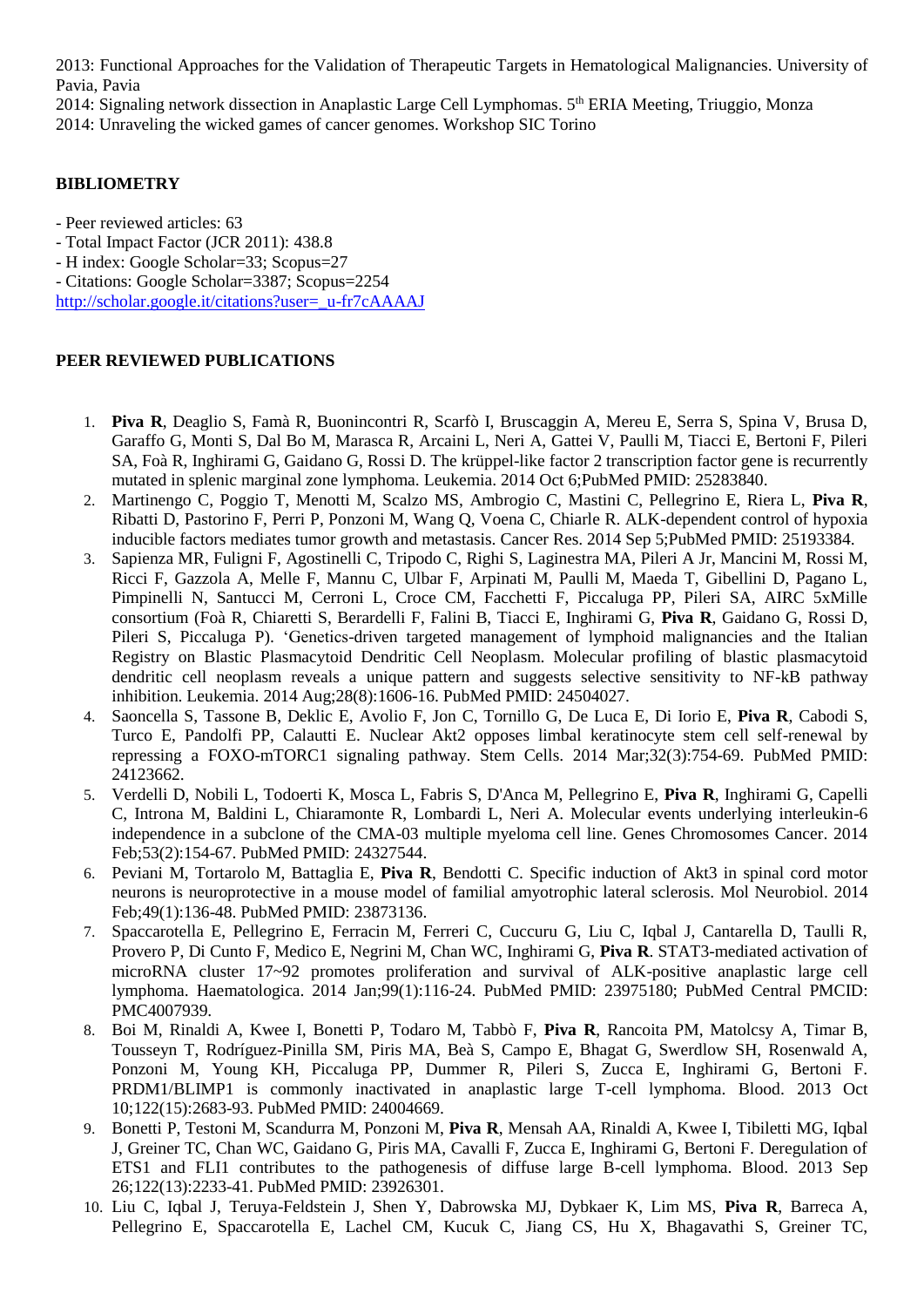Weisenburger DD, Aoun P, Perkins SL, McKeithan TW, Inghirami G, Chan WC. MicroRNA expression profiling identifies molecular signatures associated with anaplastic large cell lymphoma. Blood. 2013 Sep 19;122(12):2083-92. PubMed PMID: 23801630; PubMed Central PMCID: PMC3778551.

- 11. Piccaluga PP, Fuligni F, De Leo A, Bertuzzi C, Rossi M, Bacci F, Sabattini E, Agostinelli C, Gazzola A, Laginestra MA, Mannu C, Sapienza MR, Hartmann S, Hansmann ML, **Piva R**, Iqbal J, Chan JC, Weisenburger D, Vose JM, Bellei M, Federico M, Inghirami G, Zinzani PL, Pileri SA. Molecular profiling improves classification and prognostication of nodal peripheral T-cell lymphomas: results of a phase III diagnostic accuracy study. J Clin Oncol. 2013 Aug 20;31(24):3019-25. PubMed PMID: 23857971.
- 12. Tabbò F, Ponzoni M, Rabadan R, Bertoni F, Inghirami G, European T-cell Lymphoma Study Group (Aliberti S, Barreca A, Bessone L, Crescenzo R, Di Giacomo F, Gaudiano M, Inghirami G, Landra I, Lasorsa E, Machiorlatti R, Mereu E, Messana K, Novero D, Pellegrino E, Pich A, **Piva R**, Scarfó I, Spaccarotella E, Tabbó F, Todaro M, Ubezzi I, Urigu S, Vittone F, Abage F, Ficarra E, Acquaviva A, Ponzoni M, Stella C, Agostinelli C, Piccaluga PP, Pileri S, Falini B, Tiacci E, Bertoni F, Boi M, Kwee I). Beyond NPM-anaplastic lymphoma kinase driven lymphomagenesis: alternative drivers in anaplastic large cell lymphoma. Curr Opin Hematol. 2013 Jul;20(4):374-81. PubMed PMID: 23673339; PubMed Central PMCID: PMC4121055.
- 13. Abate F, Acquaviva A, Ficarra E, **Piva R**, Macii E. Gelsius: a literature-based workflow for determining quantitative associations between genes and biological processes. IEEE/ACM Trans Comput Biol Bioinform. 2013 May-Jun;10(3):619-31. PubMed PMID: 24091396.
- 14. Laimer D, Dolznig H, Kollmann K, Vesely PW, Schlederer M, Merkel O, Schiefer AI, Hassler MR, Heider S, Amenitsch L, Thallinger C, Staber PB, Simonitsch-Klupp I, Artaker M, Lagger S, Turner SD, Pileri S, Piccaluga PP, Valent P, Messana K, Landra I, Weichhart T, Knapp S, Shehata M, Todaro M, Sexl V, Höfler G, **Piva R**, Medico E, Ruggeri BA, Cheng M, Eferl R, Egger G, Penninger JM, Jaeger U, Moriggl R, Inghirami G, Kenner L. PDGFR blockade is a rational and effective therapy for NPM-ALK-driven lymphomas. Nat Med. 2012 Nov;18(11):1699-704. PubMed PMID: 23064464.
- 15. Agnelli L, Mereu E, Pellegrino E, Limongi T, Kwee I, Bergaggio E, Ponzoni M, Zamò A, Iqbal J, Piccaluga PP, Neri A, Chan WC, Pileri S, Bertoni F, Inghirami G, **Piva R**, European T-Cell Lymphoma Study Group. Identification of a 3-gene model as a powerful diagnostic tool for the recognition of ALK-negative anaplastic large-cell lymphoma. Blood. 2012 Aug 9;120(6):1274-81. PubMed PMID: 22740451.
- 16. Peviani M, Kurosaki M, Terao M, Lidonnici D, Gensano F, Battaglia E, Tortarolo M, **Piva R**, Bendotti C. Lentiviral vectors carrying enhancer elements of Hb9 promoter drive selective transgene expression in mouse spinal cord motor neurons. J Neurosci Methods. 2012 Mar 30;205(1):139-47. PubMed PMID: 22245491.
- 17. Kwee I, Rinaldi A, Rancoita P, Rossi D, Capello D, Forconi F, Giuliani N, **Piva R**, Inghirami G, Gaidano G, Zucca E, Bertoni F. Integrated DNA copy number and methylation profiling of lymphoid neoplasms using a single array. Br J Haematol. 2012 Feb;156(3):354-7. PubMed PMID: 22118580.
- 18. Tabbó F, Barreca A, **Piva R**, Inghirami G, European T-Cell Lymphoma Study Group. ALK Signaling and Target Therapy in Anaplastic Large Cell Lymphoma. Front Oncol. 2012;2:41. PubMed PMID: 22649787; PubMed Central PMCID: PMC3355932.
- 19. Inghirami G, Pileri SA, European T-Cell Lymphoma Study Group. Anaplastic large-cell lymphoma. Semin Diagn Pathol. 2011 Aug;28(3):190-201. PubMed PMID: 21850985.
- 20. Barreca A, Lasorsa E, Riera L, Machiorlatti R, **Piva R**, Ponzoni M, Kwee I, Bertoni F, Piccaluga PP, Pileri SA, Inghirami G, European T-Cell Lymphoma Study Group. Anaplastic lymphoma kinase in human cancer. J Mol Endocrinol. 2011 Aug;47(1):R11-23. PubMed PMID: 21502284.
- 21. **Piva R**, Agnelli L, Pellegrino E, Todoerti K, Grosso V, Tamagno I, Fornari A, Martinoglio B, Medico E, Zamò A, Facchetti F, Ponzoni M, Geissinger E, Rosenwald A, Müller-Hermelink HK, De Wolf-Peeters C, Piccaluga PP, Pileri S, Neri A, Inghirami G. Gene expression profiling uncovers molecular classifiers for the recognition of anaplastic large-cell lymphoma within peripheral T-cell neoplasms. J Clin Oncol. 2010 Mar 20;28(9):1583-90. PubMed PMID: 20159827.
- 22. Piccaluga PP, Gazzola A, Mannu C, Agostinelli C, Bacci F, Sabattini E, Sagramoso C, **Piva R**, Roncolato F, Inghirami G, Pileri SA. Pathobiology of anaplastic large cell lymphoma. Adv Hematol. 2010;PubMed PMID: 21331150; PubMed Central PMCID: PMC3038421.
- 23. Belardo G, **Piva R**, Santoro MG. Heat stress triggers apoptosis by impairing NF-kappaB survival signaling in malignant B cells. Leukemia. 2010 Jan;24(1):187-96. PubMed PMID: 19924145.
- 24. Fornari A, **Piva R**, Chiarle R, Novero D, Inghirami G. Anaplastic large cell lymphoma: one or more entities among T-cell lymphoma?. Hematol Oncol. 2009 Dec;27(4):161-70. PubMed PMID: 19358142.
- 25. Regis G, Icardi L, Conti L, Chiarle R, **Piva R**, Giovarelli M, Poli V, Novelli F. IL-6, but not IFN-gamma, triggers apoptosis and inhibits in vivo growth of human malignant T cells on STAT3 silencing. Leukemia. 2009 Nov;23(11):2102-8. PubMed PMID: 19626047.
- 26. **Piva R**, Ruggeri B, Williams M, Costa G, Tamagno I, Ferrero D, Giai V, Coscia M, Peola S, Massaia M, Pezzoni G, Allievi C, Pescalli N, Cassin M, di Giovine S, Nicoli P, de Feudis P, Strepponi I, Roato I, Ferracini R, Bussolati B, Camussi G, Jones-Bolin S, Hunter K, Zhao H, Neri A, Palumbo A, Berkers C, Ovaa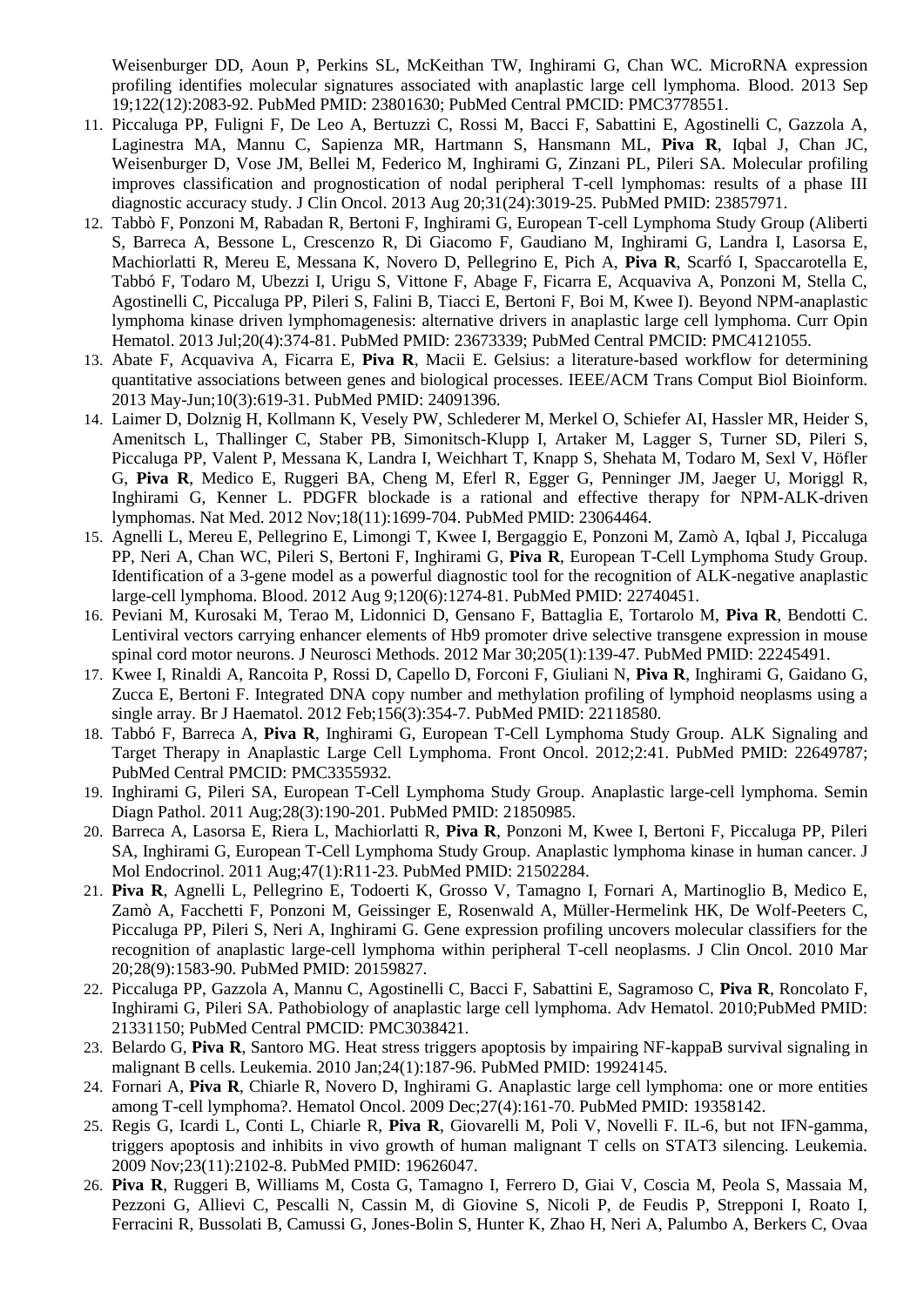H, Bernareggi A, Inghirami G. CEP-18770: A novel, orally active proteasome inhibitor with a tumor-selective pharmacologic profile competitive with bortezomib. Blood. 2008 Mar 1;111(5):2765-75. PubMed PMID: 18057228.

- 27. Battaglia F, Delfino S, Merello E, Puppo M, **Piva R**, Varesio L, Bosco MC. Hypoxia transcriptionally induces macrophage-inflammatory protein-3alpha/CCL-20 in primary human mononuclear phagocytes through nuclear factor (NF)-kappaB. J Leukoc Biol. 2008 Mar;83(3):648-62. PubMed PMID: 18089854.
- 28. Chiarle R, Voena C, Ambrogio C, **Piva R**, Inghirami G. The anaplastic lymphoma kinase in the pathogenesis of cancer. Nat Rev Cancer. 2008 Jan;8(1):11-23. PubMed PMID: 18097461.
- 29. Di Stefano P, Damiano L, Cabodi S, Aramu S, Tordella L, Praduroux A, **Piva R**, Cavallo F, Forni G, Silengo L, Tarone G, Turco E, Defilippi P. p140Cap protein suppresses tumour cell properties, regulating Csk and Src kinase activity. EMBO J. 2007 Jun 20;26(12):2843-55. PubMed PMID: 17525734; PubMed Central PMCID: PMC1894765.
- 30. Primo L, di Blasio L, Roca C, Droetto S, **Piva R**, Schaffhausen B, Bussolino F. Essential role of PDK1 in regulating endothelial cell migration. J Cell Biol. 2007 Mar 26;176(7):1035-47. PubMed PMID: 17371830; PubMed Central PMCID: PMC2064087.
- 31. **Piva R**, Pellegrino E, Inghirami G. Identification and validation of the anaplastic large cell lymphoma signature. Adv Exp Med Biol. 2007;604:129-36. PubMed PMID: 17695725.
- 32. **Piva R**, Pellegrino E, Mattioli M, Agnelli L, Lombardi L, Boccalatte F, Costa G, Ruggeri BA, Cheng M, Chiarle R, Palestro G, Neri A, Inghirami G. Functional validation of the anaplastic lymphoma kinase signature identifies CEBPB and BCL2A1 as critical target genes. J Clin Invest. 2006 Dec;116(12):3171-82. PubMed PMID: 17111047; PubMed Central PMCID: PMC1636692.
- 33. Ciucci A, Gianferretti P, **Piva R**, Guyot T, Snape TJ, Roberts SM, Santoro MG. Induction of apoptosis in estrogen receptor-negative breast cancer cells by natural and synthetic cyclopentenones: role of the IkappaB kinase/nuclear factor-kappaB pathway. Mol Pharmacol. 2006 Nov;70(5):1812-21. PubMed PMID: 16908599.
- 34. **Piva R**, Belardo G, Santoro MG. NF-kappaB: a stress-regulated switch for cell survival. Antioxid Redox Signal. 2006 Mar-Apr;8(3-4):478-86. PubMed PMID: 16677091.
- 35. **Piva R**, Chiarle R, Manazza AD, Taulli R, Simmons W, Ambrogio C, D'Escamard V, Pellegrino E, Ponzetto C, Palestro G, Inghirami G. Ablation of oncogenic ALK is a viable therapeutic approach for anaplastic largecell lymphomas. Blood. 2006 Jan 15;107(2):689-97. PubMed PMID: 16189272; PubMed Central PMCID: PMC1895619.
- 36. Ambrogio C, Voena C, Manazza AD, **Piva R**, Riera L, Barberis L, Costa C, Tarone G, Defilippi P, Hirsch E, Boeri Erba E, Mohammed S, Jensen ON, Palestro G, Inghirami G, Chiarle R. p130Cas mediates the transforming properties of the anaplastic lymphoma kinase. Blood. 2005 Dec 1;106(12):3907-16. PubMed PMID: 16105984; PubMed Central PMCID: PMC1895100.
- 37. Inghirami G, Chiarle R, Simmons WJ, **Piva R**, Schlessinger K, Levy DE. New and old functions of STAT3: a pivotal target for individualized treatment of cancer. Cell Cycle. 2005 Sep;4(9):1131-3. PubMed PMID: 16082218.
- 38. **Piva R**, Gianferretti P, Ciucci A, Taulli R, Belardo G, Santoro MG. 15-Deoxy-delta 12,14-prostaglandin J2 induces apoptosis in human malignant B cells: an effect associated with inhibition of NF-kappa B activity and down-regulation of antiapoptotic proteins. Blood. 2005 Feb 15;105(4):1750-8. PubMed PMID: 15498850.
- 39. Bendotti C, Atzori C, **Piva R**, Tortarolo M, Strong MJ, DeBiasi S, Migheli A. Activated p38MAPK is a novel component of the intracellular inclusions found in human amyotrophic lateral sclerosis and mutant SOD1 transgenic mice. J Neuropathol Exp Neurol. 2004 Feb;63(2):113-9. PubMed PMID: 14989597.
- 40. Chiarle R, Gong JZ, Guasparri I, Pesci A, Cai J, Liu J, Simmons WJ, Dhall G, Howes J, **Piva R**, Inghirami G. NPM-ALK transgenic mice spontaneously develop T-cell lymphomas and plasma cell tumors. Blood. 2003 Mar 1;101(5):1919-27. PubMed PMID: 12424201.
- 41. **Piva R**, Liu J, Chiarle R, Podda A, Pagano M, Inghirami G. In vivo interference with Skp1 function leads to genetic instability and neoplastic transformation. Mol Cell Biol. 2002 Dec;22(23):8375-87. PubMed PMID: 12417738; PubMed Central PMCID: PMC134052.
- 42. Schiffer D, Cavalla P, Fiano V, Ghimenti C, **Piva R**. Inverse relationship between p27/Kip1 and the F-box protein Skp2 in human astrocytic gliomas by immunohistochemistry and Western blot. Neurosci Lett. 2002 Aug 9;328(2):125-8. PubMed PMID: 12133571.
- 43. Chiarle R, Fan Y, **Piva R**, Boggino H, Skolnik J, Novero D, Palestro G, De Wolf-Peeters C, Chilosi M, Pagano M, Inghirami G. S-phase kinase-associated protein 2 expression in non-Hodgkin's lymphoma inversely correlates with p27 expression and defines cells in S phase. Am J Pathol. 2002 Apr;160(4):1457-66. PubMed PMID: 11943729; PubMed Central PMCID: PMC1867227.
- 44. Zamo A, Chiarle R, **Piva R**, Howes J, Fan Y, Chilosi M, Levy DE, Inghirami G. Anaplastic lymphoma kinase (ALK) activates Stat3 and protects hematopoietic cells from cell death. Oncogene. 2002 Feb 7;21(7):1038-47. PubMed PMID: 11850821.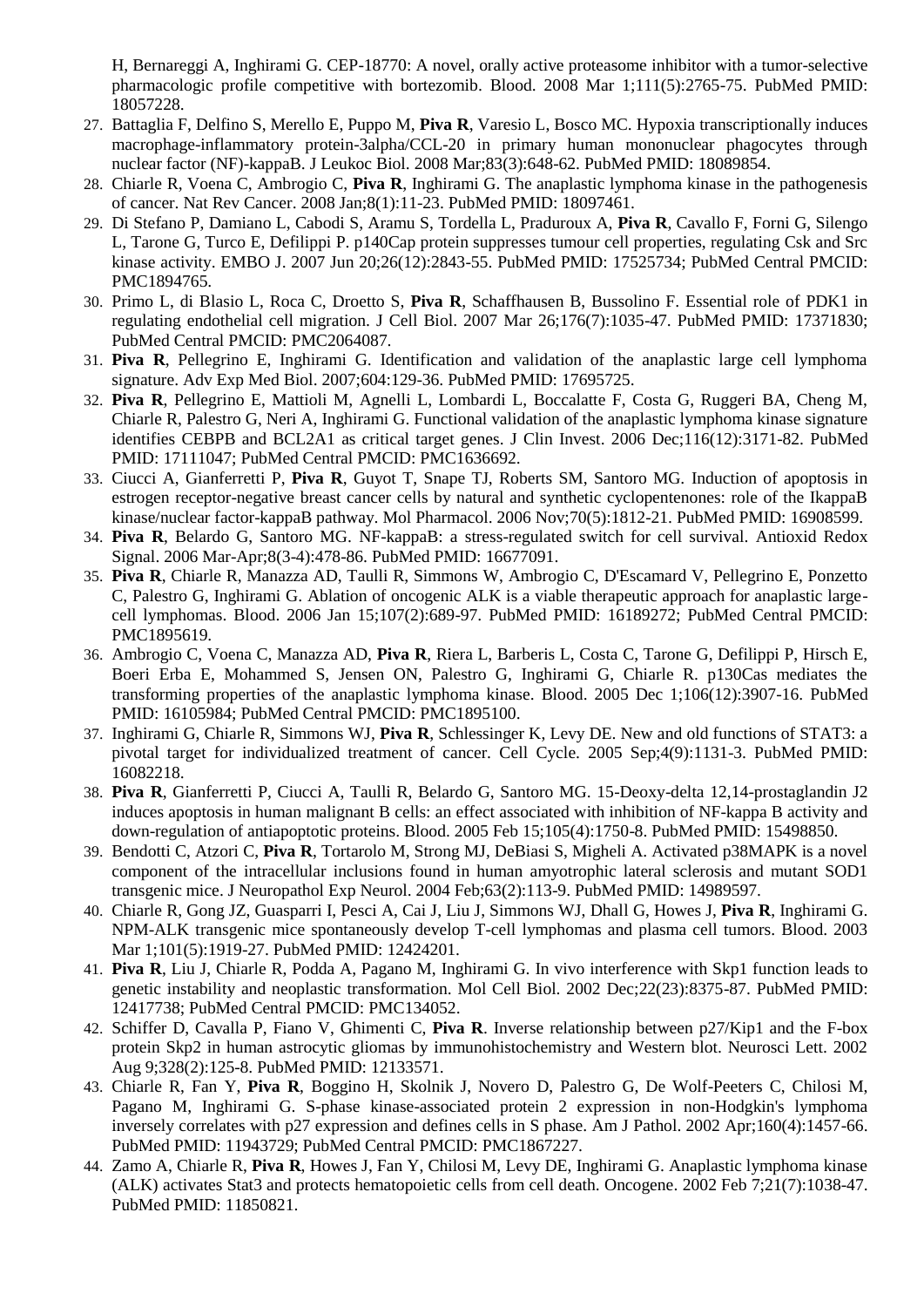- 45. Atzori C, Ghetti B, **Piva R**, Srinivasan AN, Zolo P, Delisle MB, Mirra SS, Migheli A. Activation of the JNK/p38 pathway occurs in diseases characterized by tau protein pathology and is related to tau phosphorylation but not to apoptosis. J Neuropathol Exp Neurol. 2001 Dec;60(12):1190-7. PubMed PMID: 11764091.
- 46. Audero E, Cascone I, Zanon I, Previtali SC, **Piva R**, Schiffer D, Bussolino F. Expression of angiopoietin-1 in human glioblastomas regulates tumor-induced angiogenesis: in vivo and in vitro studies. Arterioscler Thromb Vasc Biol. 2001 Apr;21(4):536-41. PubMed PMID: 11304469.
- 47. Chilosi M, Chiarle R, Lestani M, Menestrina F, Montagna L, Ambrosetti A, Prolla G, Pizzolo G, Doglioni C, **Piva R**, Pagano M, Inghirami G. Low expression of p27 and low proliferation index do not correlate in hairy cell leukaemia. Br J Haematol. 2000 Oct;111(1):263-71. PubMed PMID: 11091210.
- 48. Cavalla P, **Piva R**, Bortolotto S, Grosso R, Cancelli I, Chiò A, Schiffer D. p27/kip1 expression in oligodendrogliomas and its possible prognostic role. Acta Neuropathol. 1999 Dec;98(6):629-34. PubMed PMID: 10603039.
- 49. Migheli A, Atzori C, **Piva R**, Tortarolo M, Girelli M, Schiffer D, Bendotti C. Lack of apoptosis in mice with ALS. Nat Med. 1999 Sep;5(9):966-7. PubMed PMID: 10470053.
- 50. Migheli A, **Piva R**, Casolino S, Atzori C, Dlouhy SR, Ghetti B. A cell cycle alteration precedes apoptosis of granule cell precursors in the weaver mouse cerebellum. Am J Pathol. 1999 Aug;155(2):365-73. PubMed PMID: 10433930; PubMed Central PMCID: PMC1866868.
- 51. **Piva R**, Cancelli I, Cavalla P, Bortolotto S, Dominguez J, Draetta GF, Schiffer D. Proteasome-dependent degradation of p27/kip1 in gliomas. J Neuropathol Exp Neurol. 1999 Jul;58(7):691-6. PubMed PMID: 10411338.
- 52. Schiffer D, Bortolotto S, Bosone I, Cancelli I, Cavalla P, Schiffer P, **Piva R**. Cell-cycle inhibitor p27/Kip-1 expression in non-astrocytic and non-oligodendrocytic human nervous system tumors. Neurosci Lett. 1999 Apr 2;264(1-3):29-32. PubMed PMID: 10320006.
- 53. Migheli A, Cordera S, Bendotti C, Atzori C, **Piva R**, Schiffer D. S-100beta protein is upregulated in astrocytes and motor neurons in the spinal cord of patients with amyotrophic lateral sclerosis. Neurosci Lett. 1999 Feb 12;261(1-2):25-8. PubMed PMID: 10081918.
- 54. Wei J, Hodes ME, **Piva R**, Feng Y, Wang Y, Ghetti B, Dlouhy SR. Characterization of murine Girk2 transcript isoforms: structure and differential expression. Genomics. 1998 Aug 1;51(3):379-90. PubMed PMID: 9721208.
- 55. Cavalla P, Dutto A, **Piva R**, Richiardi P, Grosso R, Schiffer D. Cyclin D1 expression in gliomas. Acta Neuropathol. 1998 Feb;95(2):131-5. PubMed PMID: 9498046.
- 56. **Piva R**, Cavalla P, Bortolotto S, Cordera S, Grosso R, Richiardi P, Dutto A, Schiffer D. CDKN2/p16 inactivation and p16 immunohistochemistry in astrocytic gliomas. Int J Oncol. 1998 Jan;12(1):55-8. PubMed PMID: 9454886.
- 57. Migheli A, **Piva R**, Atzori C, Troost D, Schiffer D. c-Jun, JNK/SAPK kinases and transcription factor NFkappa B are selectively activated in astrocytes, but not motor neurons, in amyotrophic lateral sclerosis. J Neuropathol Exp Neurol. 1997 Dec;56(12):1314-22. PubMed PMID: 9413280.
- 58. Migheli A, **Piva R**, Wei J, Attanasio A, Casolino S, Hodes ME, Dlouhy SR, Bayer SA, Ghetti B. Diverse cell death pathways result from a single missense mutation in weaver mouse. Am J Pathol. 1997 Dec;151(6):1629- 38. PubMed PMID: 9403713; PubMed Central PMCID: PMC1858371.
- 59. **Piva R**, Cavalla P, Bortolotto S, Cordera S, Richiardi P, Schiffer D. p27/kip1 expression in human astrocytic gliomas. Neurosci Lett. 1997 Oct 3;234(2-3):127-30. PubMed PMID: 9364514.
- 60. Migheli A, Mongini T, Doriguzzi C, Chiadò-Piat L, **Piva R**, Ugo I, Palmucci L. Muscle apoptosis in humans occurs in normal and denervated muscle, but not in myotonic dystrophy, dystrophinopathies or inflammatory disease. Neurogenetics. 1997 Sep;1(2):81-7. PubMed PMID: 10732808.
- 61. Schiffer D, Dutto A, Cavalla P, Chiò A, Migheli A, **Piva R**. Role of apoptosis in the prognosis of oligodendrogliomas. Neurochem Int. 1997 Aug;31(2):245-50. PubMed PMID: 9220457.
- 62. Wei J, Dlouhy SR, Bayer S, **Piva R**, Verina T, Wang Y, Feng Y, Dupree B, Hodes ME, Ghetti B. In situ hybridization analysis of Girk2 expression in the developing central nervous system in normal and weaver mice. J Neuropathol Exp Neurol. 1997 Jul;56(7):762-71. PubMed PMID: 9210872.
- 63. Migheli A, Cavalla P, **Piva R**, Giordana MT, Schiffer D. bcl-2 protein expression in aged brain and neurodegenerative diseases. Neuroreport. 1994 Oct 3;5(15):1906-8. PubMed PMID: 7841373.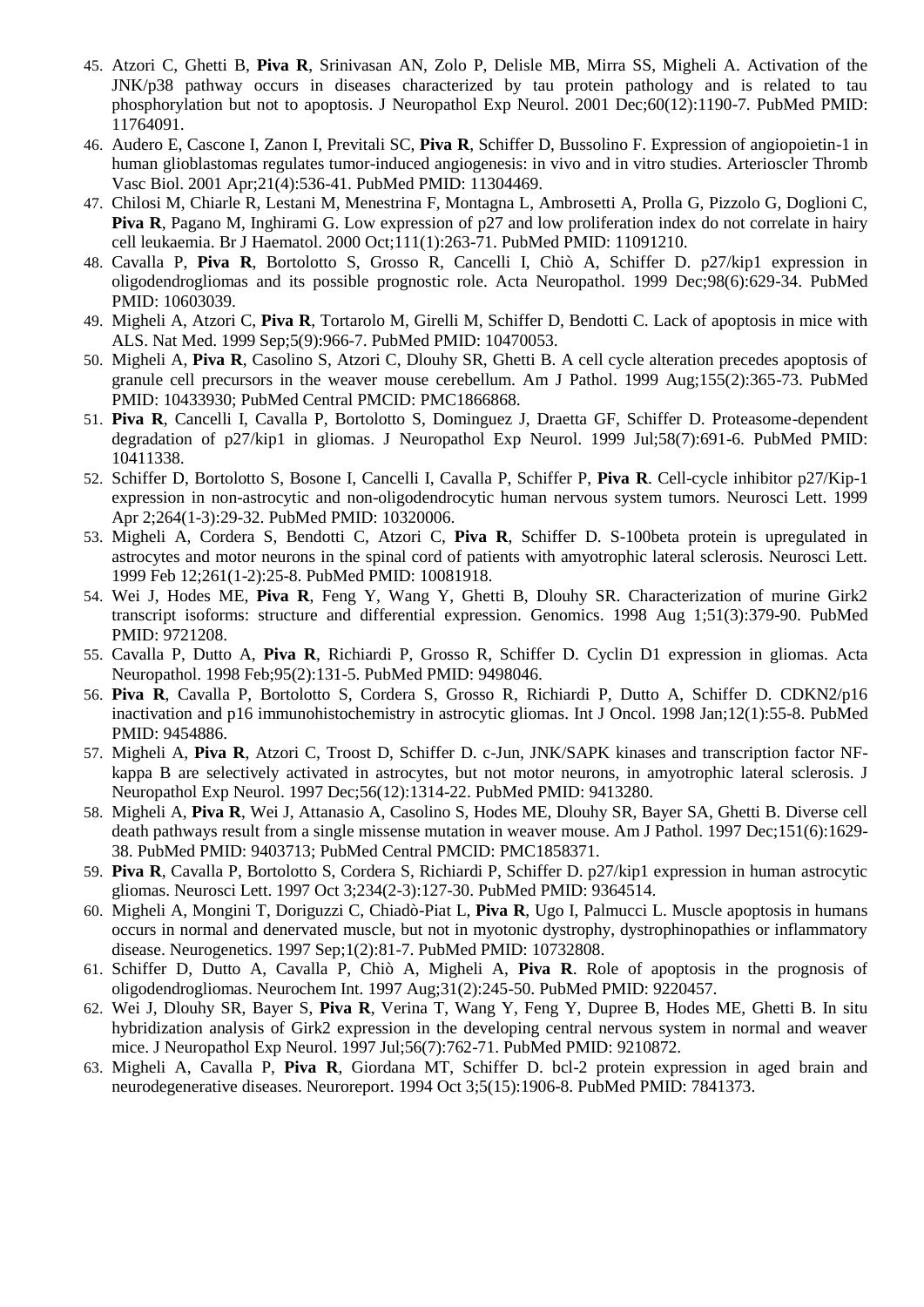#### Nome: **Roberto Piva** Data di Nascita: 21 settembre 1966 Luogo: Torino Cittadinanza: Italiana Tel: 011-6334149 E-mail: roberto.piva@unito.it

**Posizione Attuale**: Professore Associato confermato, Università di Torino; Adjunct Assistant Professor, New York University School of Medicine

Laureato in Scienze Biologiche presso l'Università di Parma nel 1992, Dottore di Ricerca in Scienze Neurologiche, specialista in Patologia Clinica. Dal 1993 al 1998 ha svolto attività di ricerca presso il Dip. di Neuroscienze dell'Università di Torino. Dal 1999 al 2004 è stato Ricercatore presso il Dip. di Patologia, New York University, NY (USA). Dal 2002 al 2003 Senior Scientist presso la filiale Italiana di Charterhouse Therapeutics Ltd., Università di Roma Tor Vergata, Roma. Dal 2005 al 2007 Professore a Contratto presso il Dip. di Scienze Biomediche e Oncologia Umana, Università di Torino, ove ha svolto attività didattica e di ricerca nell'ambito del programma "Rientro dei Cervelli". Dal 2007 è Professore Associato presso l'Università di Torino e Adjunct Assistant Professor alla School of Medicine della New York University. Il Prof. Roberto Piva, possiede una notevole esperienza di ricerca in oncologia molecolare, in particolare, nello studio di proteine coinvolte nella regolazione del ciclo di divisione cellulare, nella degradazione mediata dall'ubiquitina, in modelli in vitro e in vivo di linfomi umani. Recentemente, ha associato le tecniche di espressione genica su microchip all'interferenza a RNA per l'identificazione e la validazione di nuovi bersagli terapeutici nelle neoplasie ematologiche. E' autore di numerose pubblicazioni su riviste scientifiche internazionali "peer-reviewed" (63 articoli, indice H: 27) e titolare di numerosi progetti di ricerca (MIUR, Regione Piemonte, AIRC, FIRB). Svolge attività didattica nei Corsi di Laurea in Tecniche di Laboratorio Biomedico, Scienze delle Professioni Sanitarie Tecniche Diagnostiche, e Biotecnologie Molecolari. Afferisce in qualità di dirigente di fascia PS alla SC Anatomia e Istologia Patologica 2U ove si occupa dello sviluppo di un programma di oncogenomica per la stadiazione dei malati oncologici e la predizione della risposta alla terapia.

### **PERCORSO SCIENTIFICO-PROFESSIONALE**

2007-a oggi: Adjunct Assistant Professor, Department of Pathology, New York University Langone Medical Center, New York, (NY), USA;

2005-2007: Professore a Contratto, Dipartimento di Scienze Biomediche e Oncologia Umana, Università di Torino;

2002-2004: Senior Scientist, Charterhouse Therapeutics Ltd., Filiale Italiana, Università di Roma Tor Vergata, Roma;

2001-2002: Research Scientist, Department of Pathology, Kaplan Comprehensive Cancer Center, New York University School of Medicine, New York, NY;

1999-2000: Assistant Research Scientist, Department of Pathology, Kaplan Comprehensive Cancer Center, New York University School of Medicine, New York, NY;

1995-1996: Visiting Scientist, Department of Medical Genetics and Division of Neuropathology, Indiana University, Indianapolis; IN, (USA);

1993-1998: Ricercatore borsista, Dipartimento di Neuroscienze, Università di Torino;

### **ISTRUZIONE**

1985: Diploma di Maturità Scientifica, Liceo "P. Gobetti", Torino

1992: Laurea in Scienze Biologiche, Università di Parma (110/110)

1993: Abilitazione all'esercizio della professione di Biologo, Università di Parma

2000: Dottorato di Ricerca in Scienze Neurologiche, Università di Torino

2008: Specializzazione in Patologia Clinica, Università di Torino (70/70)

### **PREMI E RICONOSCIMENTI PER L'ATTIVITÀ SCIENTIFICA**

1993-1995: Borsa di Studio, Associazione per la Ricerca Biomedica finanziata da Telethon

1995-1996: Borsa di Studio, Gruppo di Cooperazione in Cancerologia finanziata da AIRC

1996-2000: Borsa di Studio, Dottorato di Ricerca in Scienze Neurologiche, Università di Torino

1997: Premio "Valeria Manetto", Associazione Italiana di Neuropatologia (AIN)

1997: Borsa di Studio per mobilità internazionale, Consiglio Nazionale delle Ricerche Ricerche (CNR)

2002: Scholar-In Training Award, Associazione Americana per la Ricerca sul Cancro (AACR)

2004: Borsa di Studio del Comitato Regionale Gigi Ghirotti

2005-2009: Contratto di collaborazione alla didattica e alla ricerca, MIUR (Chiamata di studiosi dall'estero)

2014: Abilitazione Scientifica al ruolo di Professore di I Fascia in Medicina di laboratorio (06/N1) e in Biologia Applicata (05/F1)

### **RISULTATI OTTENUTI NEL TRASFERIMENTO TECNOLOGICO**

2004-2005: Consulente Scientifico Charterhouse Therapeutics Ltd. 2007-2009: Co-fondatore e Direttore Scientifico di Salus Futura Ltd. e di Salus Futura s.r.l.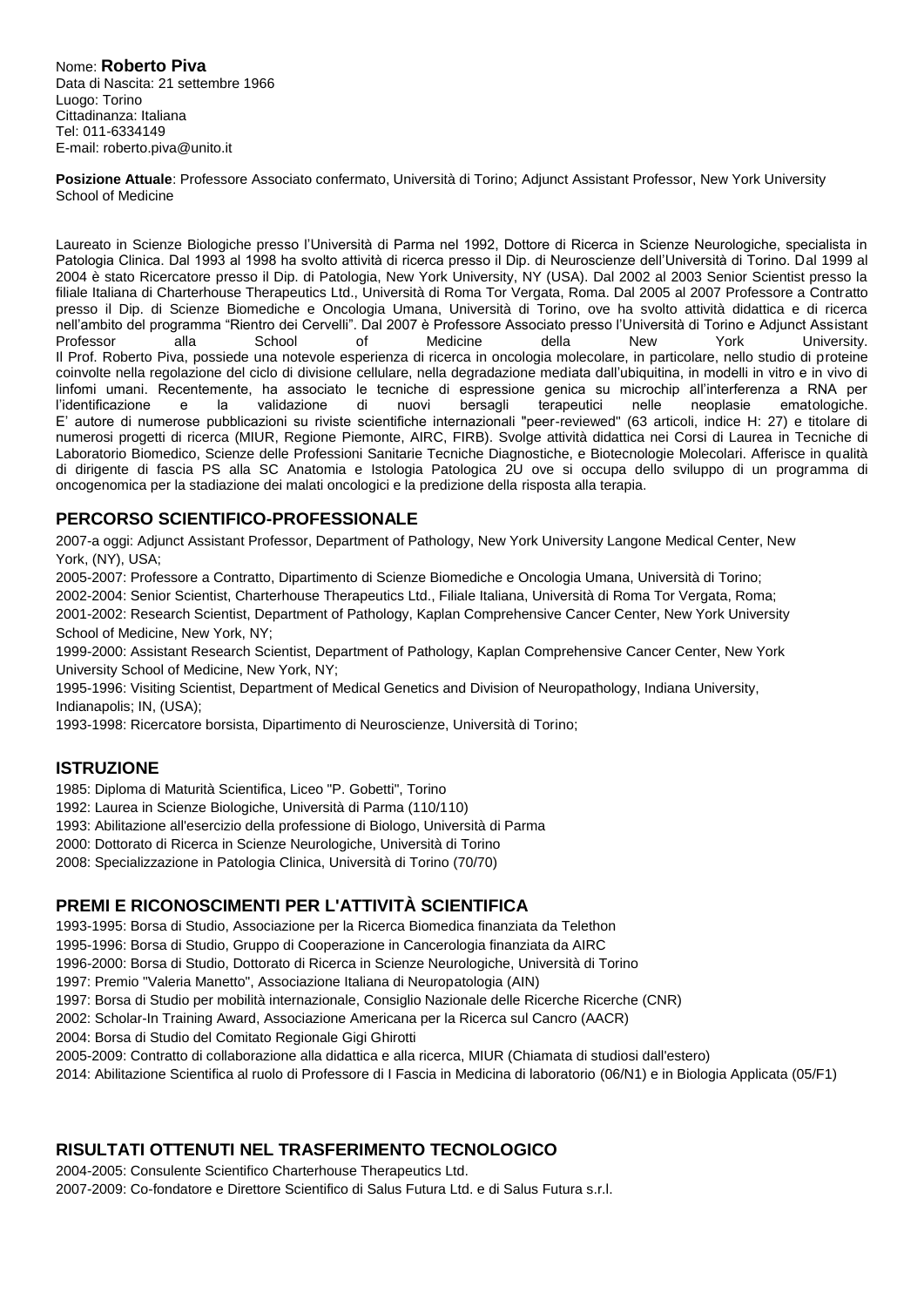# **ATTIVITÀ DIDATTICA**

2000-2004: Istruttore di Tecniche di Biologia Molecolare (New York University School of Medicine)

2005-2007: Docente di Tecniche Isto-Citologiche, Corso di Laurea in Tecniche di Laboratorio Biomedico (Università di Torino)

2008-a oggi: Responsabile del Corso Integrato in Anatomia Patologica e Oncologia, Corso di Laurea in Tecniche di Laboratorio Biomedico (Torino)

2008-a oggi: Docente di Biologia Molecolare in Patologia, Corso di Laurea in Tecniche di Laboratorio Biomedico (Torino) 2008-a oggi: Docente di Approfondimenti di Biologia Molecolare Applicata, Corso di Laurea Specialistica in Scienze Tecniche Diagnostiche (Torino)

2010-a oggi: Membro Collegio Docenti Dottorato in Medicina Molecolare (Torino)

2011-a oggi: Docente di Profili molecolari nei processi proliferativi, Scuola Universitaria Interfacoltà per le Biotecnologie 2011-a oggi: Docente di Scienze Tecniche di Medicina di Laboratorio, Scuola di Specializzazione in Malattie dell'Apparato Respiratorio

# **ATTIVITÀ ASSISISTENZIALE**

2007-a oggi: Dirigente Biologo presso la Struttura Complessa Anatomia e Istologia Patologica 2U dell'Azienda Ospedaliera Città della Salute e della Scienza di Torino ove si occupa dello sviluppo di un programma di oncogenomica per la stadiazione dei malati oncologici e la predizione della risposta alla terapia.

# **ATTIVITÀ DI PEER-REVIEWER PER RIVISTE SCIENTIFICHE**

FEBS Letters, Blood, Cancer Research, Translational Oncogenomics, Genetics and Molecular Biology, Biochemistry, Hematological Oncology, Expert Opinion On Drug Discovery, BMC Cancer

# **AFFILIAZIONI**

American Association for Cancer Research (AACR) Ordine Nazionale dei Biologi (ONB)

# **PRESENTAZIONI ORALI SU INVITO**

1996: Il topo weaver: un modello di eterogeneità di morte cellulare. Apoptosi 1996, Torino

1996: Pattern of cell death and Girk2 expression in weaver mouse. 12th lecture course on biophysics and molecular biology, Cividale del Friuli (UD)

1997: Molecular genetic and immunohistochemical analysis of p16/INK4a in astrocytic gliomas Associazione Italiana di Neuropatologia, Pisa

1998: Cell cycle-related proteins and apoptosis in weaver mouse cerebellum. Associazione Italiana di Neuropatologia, Como 1998: The JNK/c-Jun pathway is activated in neurodegenerative diseases and is not linked to apoptosis. The Sixth Euroconference on Apoptosis, Stockholm, Sweden

2000: SCF complexes regulate genomic stability and neoplastic transformation. Amersham-Pharmacia, Nerviano, Milano 2001: In vivo interference with Skp1 function leads to genetic instability and neoplastic transformation. The Salk Institute, San Diego, USA

2001: SCF complexes regulate genomic stability and neoplastic transformation. Università di Roma Tor Vergata

2003: How can cell cycle perturbation determine neoplastic transformation? IRBM-Merck, Pomezia, Roma

2004: Targeting oncogenic ALK by stable small interfering RNA induces cell death of human Anaplastic Large Cell Lymphoma cells. IFOM, Milano

2005: Identification of genomic and proteomic signatures in lymphomas by inducible shRNA. Centro Congressi Molinette, Torino 2005: Impiego della tecnica dell'interferenza a RNA in oncologia per la validazione di bersagli terapeutici e per la caratterizzazione di profili di espressione genica. Focus sulle Biotecnologie: RNA interference. Centro Congressi Palazzo delle Stelline, Milano 2005: Targeting oncogenic ALK by lentiviral small interfering RNA induces growth arrest and apoptosis of human anaplastic large cell lymphoma cells. American and Canadian Academy of Pathology, San Antonio, USA

2006: Ruolo fisiologico e patologico della tirosina cinasi ALK. Istituto Mario Negri, Milano

2006: Dissezione delle vie di segnalazione fisiologiche e patologiche della tirosina cinasi ALK. Università di Roma Tor Vergata, Roma

2007: Insights into the central role of STAT3 in the T-cell lymphomagenesis. STAT factors and cancer minisymposium. MBC, Università di Torino

2007: The good, the bad, and the ugly of gene silencing. RNA interference workshop. CeRMS, Università di Torino

2008: In search of the physiological and oncogenic role of the Anaplastic Lymphoma Kinase. CEINGE, Naples 2008 In search of the physiological and oncogenic role of the Anaplastic Lymphoma Kinase. CEINGE, Naples

2009: Aberrant survival signalling in B cell malignancies. The stress response in tumor cell signalling workshop. Frascati, Rome 2010: Application of Functional Genomics for the identification of essential genes in cancer cells. European functional genomics user meeting. Barcelona, SPAIN

2011: Molecular fingerprints of Systemic ALCL. Bellinzona, CH

2012: A wetlab's perspective on Information Overload induced by genome-wide data. MBC, Torino

2013: Functional Approaches for the Validation of Therapeutic Targets in Hematological Malignancies. University of Pavia, Pavia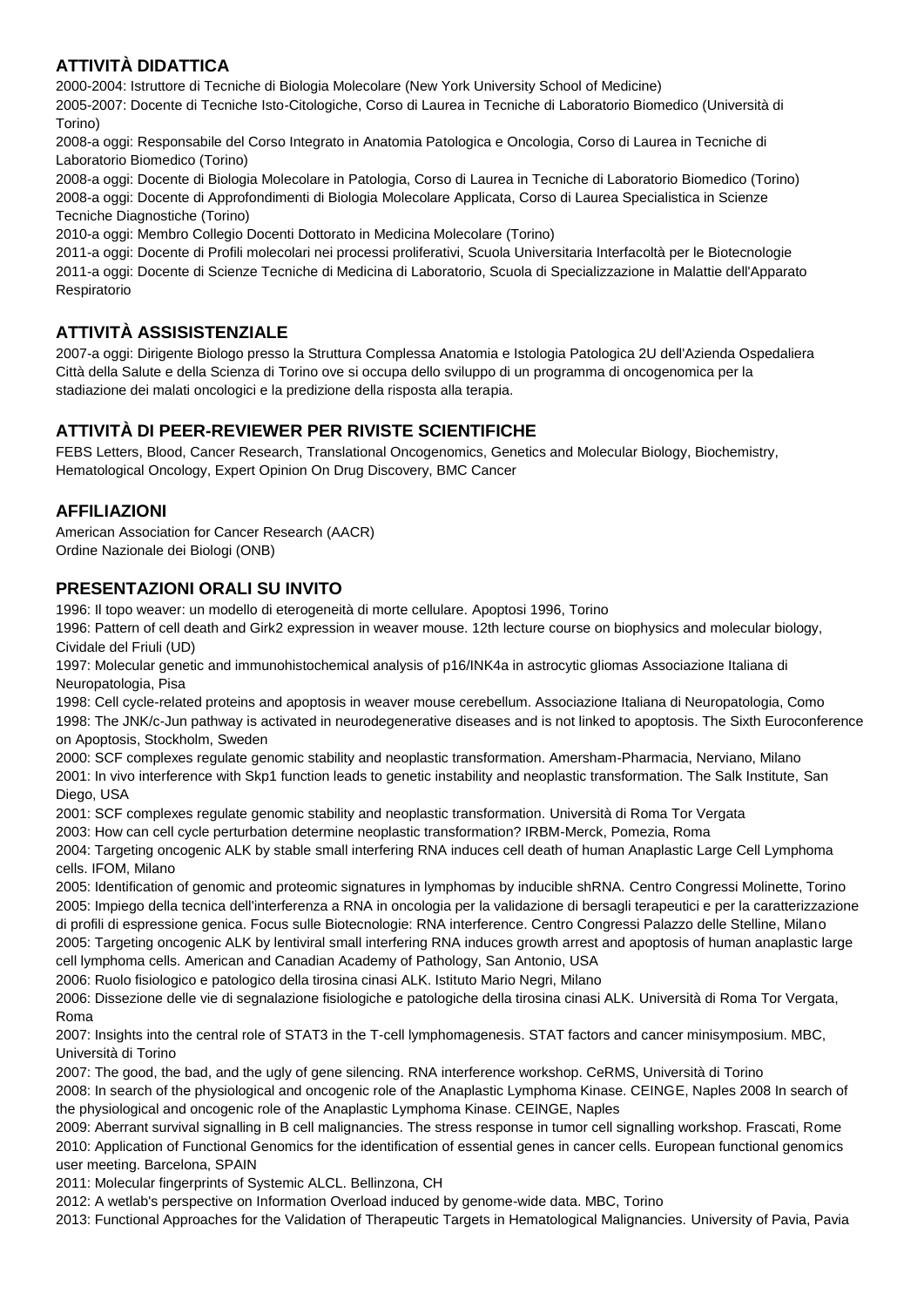### **FINANZIAMENTI**

2005-2009: MIUR, programma "Rientro dei cervelli" 2006-2008: Regione Piemonte, Ricerca scientifica applicata 2004 2006-2009: FIRB, Accordo bilaterale Italia-USA, Responsabile Unità di Ricerca 2006-2008: AIRC, titolare progetto di ricerca 2006-2008: Regione Piemonte, Ricerca Sanitaria Finalizzata 2006 2007-2010: Regione Piemonte, CIPE 2006 2007-2009: CRT, Progetto Alfieri 2008-2009: Regione Piemonte, Ricerca Sanitaria Finalizzata 2008 2008-2009: Università di Torino, Ricerca Finanaziata dall'Università (ex 60%) 2008-2011: Regione Piemonte, Converging Technologies 2007 2009-2010: Università di Torino, Ricerca Finanaziata dall'Università (ex 60%) 2009-2010: Regione Piemonte, Ricerca Sanitaria Finalizzata 2009 2009-2011: AIRC, titolare progetto di ricerca 2010-2012: Rete Oncologica del Piemonte e Valle d'Aosta, titolare progetto di ricerca 2010-2014: AIRC, Programma di Oncologia Clinica Molecolare 5 per mille Collaboratore unità Inghirami 2012-2016: Firb Futuro In Ricerca 2012 Collaboratore Unità Deaglio 2013-2015: AIRC, titolare progetto di ricerca 2014-2014: Fondazione CRT, titolare progetto di ricerca

### **INDICI BIBLIOMETRICI**

-Lavori in extenso su riviste internazionali con Impact Factor: 63 -Impact Factor Totale (JCR 2012): 438,8 -H index: Google Scholar=33; Scopus=27 -Citazioni Totali: Google Scholar=3387; Scopus=2254 [http://scholar.google.it/citations?user=\\_u-fr7cAAAAJ](http://scholar.google.it/citations?user=_u-fr7cAAAAJ)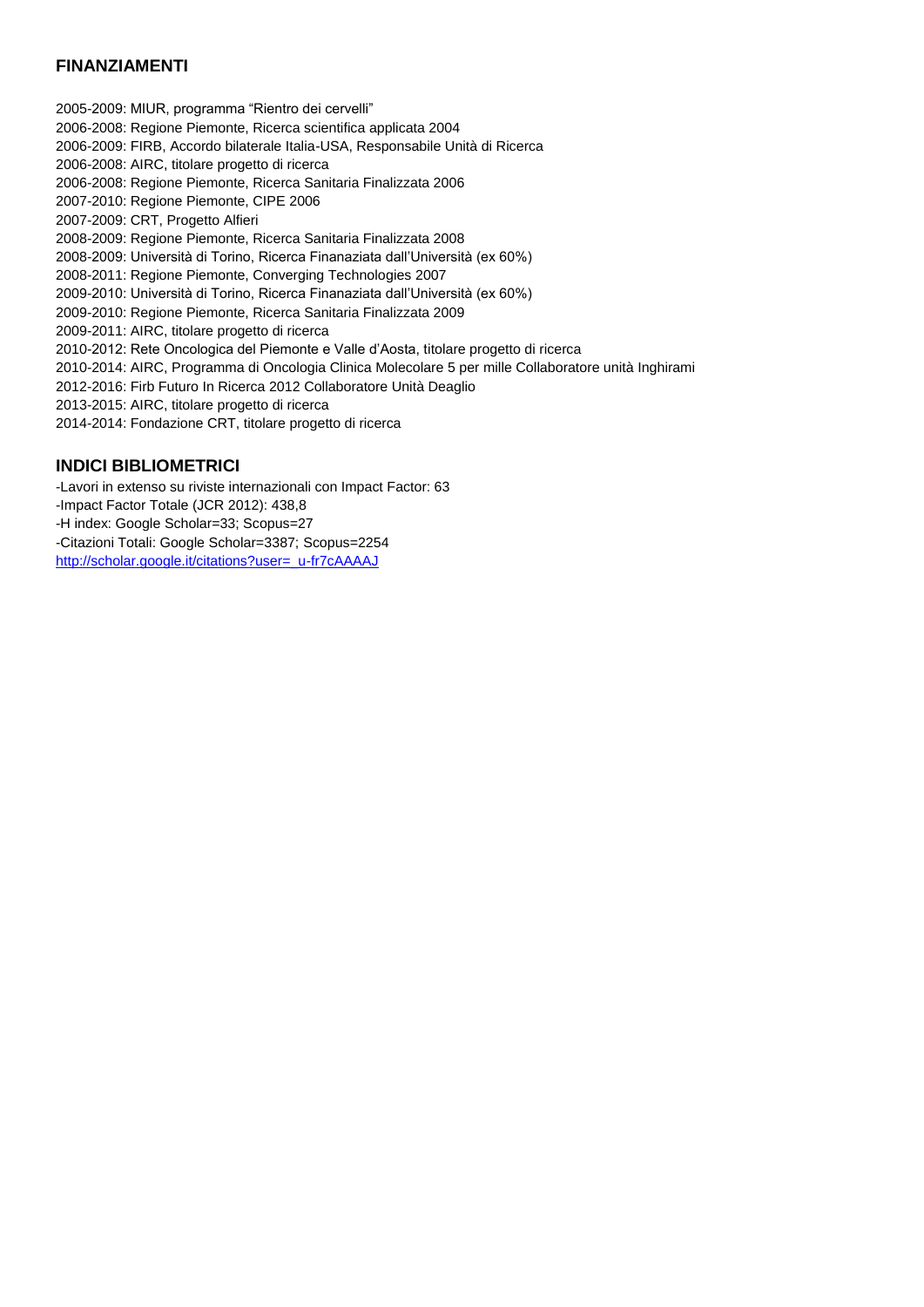### **PUBBLICAZIONI SCIENTIFICHE**

- 1. **Piva R**, Deaglio S, Famà R, Buonincontri R, Scarfò I, Bruscaggin A, Mereu E, Serra S, Spina V, Brusa D, Garaffo G, Monti S, Dal Bo M, Marasca R, Arcaini L, Neri A, Gattei V, Paulli M, Tiacci E, Bertoni F, Pileri SA, Foà R, Inghirami G, Gaidano G, Rossi D. The krüppel-like factor 2 transcription factor gene is recurrently mutated in splenic marginal zone lymphoma. Leukemia. 2014 Oct 6;PubMed PMID: 25283840.
- 2. Martinengo C, Poggio T, Menotti M, Scalzo MS, Ambrogio C, Mastini C, Pellegrino E, Riera L, **Piva R**, Ribatti D, Pastorino F, Perri P, Ponzoni M, Wang Q, Voena C, Chiarle R. ALK-dependent control of hypoxia inducible factors mediates tumor growth and metastasis. Cancer Res. 2014 Sep 5;PubMed PMID: 25193384.
- 3. Sapienza MR, Fuligni F, Agostinelli C, Tripodo C, Righi S, Laginestra MA, Pileri A Jr, Mancini M, Rossi M, Ricci F, Gazzola A, Melle F, Mannu C, Ulbar F, Arpinati M, Paulli M, Maeda T, Gibellini D, Pagano L, Pimpinelli N, Santucci M, Cerroni L, Croce CM, Facchetti F, Piccaluga PP, Pileri SA, AIRC 5xMille consortium (Foà R, Chiaretti S, Berardelli F, Falini B, Tiacci E, Inghirami G, **Piva R**, Gaidano G, Rossi D, Pileri S, Piccaluga P). 'Genetics-driven targeted management of lymphoid malignancies and the Italian Registry on Blastic Plasmacytoid Dendritic Cell Neoplasm. Molecular profiling of blastic plasmacytoid dendritic cell neoplasm reveals a unique pattern and suggests selective sensitivity to NF-kB pathway inhibition. Leukemia. 2014 Aug;28(8):1606-16. PubMed PMID: 24504027.
- 4. Saoncella S, Tassone B, Deklic E, Avolio F, Jon C, Tornillo G, De Luca E, Di Iorio E, **Piva R**, Cabodi S, Turco E, Pandolfi PP, Calautti E. Nuclear Akt2 opposes limbal keratinocyte stem cell self-renewal by repressing a FOXO-mTORC1 signaling pathway. Stem Cells. 2014 Mar;32(3):754-69. PubMed PMID: 24123662.
- 5. Verdelli D, Nobili L, Todoerti K, Mosca L, Fabris S, D'Anca M, Pellegrino E, **Piva R**, Inghirami G, Capelli C, Introna M, Baldini L, Chiaramonte R, Lombardi L, Neri A. Molecular events underlying interleukin-6 independence in a subclone of the CMA-03 multiple myeloma cell line. Genes Chromosomes Cancer. 2014 Feb;53(2):154-67. PubMed PMID: 24327544.
- 6. Peviani M, Tortarolo M, Battaglia E, **Piva R**, Bendotti C. Specific induction of Akt3 in spinal cord motor neurons is neuroprotective in a mouse model of familial amyotrophic lateral sclerosis. Mol Neurobiol. 2014 Feb;49(1):136-48. PubMed PMID: 23873136.
- 7. Spaccarotella E, Pellegrino E, Ferracin M, Ferreri C, Cuccuru G, Liu C, Iqbal J, Cantarella D, Taulli R, Provero P, Di Cunto F, Medico E, Negrini M, Chan WC, Inghirami G, **Piva R**. STAT3-mediated activation of microRNA cluster 17~92 promotes proliferation and survival of ALK-positive anaplastic large cell lymphoma. Haematologica. 2014 Jan;99(1):116-24. PubMed PMID: 23975180; PubMed Central PMCID: PMC4007939.
- 8. Boi M, Rinaldi A, Kwee I, Bonetti P, Todaro M, Tabbò F, **Piva R**, Rancoita PM, Matolcsy A, Timar B, Tousseyn T, Rodríguez-Pinilla SM, Piris MA, Beà S, Campo E, Bhagat G, Swerdlow SH, Rosenwald A, Ponzoni M, Young KH, Piccaluga PP, Dummer R, Pileri S, Zucca E, Inghirami G, Bertoni F. PRDM1/BLIMP1 is commonly inactivated in anaplastic large T-cell lymphoma. Blood. 2013 Oct 10;122(15):2683- 93. PubMed PMID: 24004669.
- 9. Bonetti P, Testoni M, Scandurra M, Ponzoni M, **Piva R**, Mensah AA, Rinaldi A, Kwee I, Tibiletti MG, Iqbal J, Greiner TC, Chan WC, Gaidano G, Piris MA, Cavalli F, Zucca E, Inghirami G, Bertoni F. Deregulation of ETS1 and FLI1 contributes to the pathogenesis of diffuse large B-cell lymphoma. Blood. 2013 Sep 26;122(13):2233-41. PubMed PMID: 23926301.
- 10. Liu C, Iqbal J, Teruya-Feldstein J, Shen Y, Dabrowska MJ, Dybkaer K, Lim MS, **Piva R**, Barreca A, Pellegrino E, Spaccarotella E, Lachel CM, Kucuk C, Jiang CS, Hu X, Bhagavathi S, Greiner TC, Weisenburger DD, Aoun P, Perkins SL, McKeithan TW, Inghirami G, Chan WC. MicroRNA expression profiling identifies molecular signatures associated with anaplastic large cell lymphoma. Blood. 2013 Sep 19;122(12):2083-92. PubMed PMID: 23801630; PubMed Central PMCID: PMC3778551.
- 11. Piccaluga PP, Fuligni F, De Leo A, Bertuzzi C, Rossi M, Bacci F, Sabattini E, Agostinelli C, Gazzola A, Laginestra MA, Mannu C, Sapienza MR, Hartmann S, Hansmann ML, **Piva R**, Iqbal J, Chan JC, Weisenburger D, Vose JM, Bellei M, Federico M, Inghirami G, Zinzani PL, Pileri SA. Molecular profiling improves classification and prognostication of nodal peripheral T-cell lymphomas: results of a phase III diagnostic accuracy study. J Clin Oncol. 2013 Aug 20;31(24):3019-25. PubMed PMID: 23857971.
- 12. Tabbò F, Ponzoni M, Rabadan R, Bertoni F, Inghirami G, European T-cell Lymphoma Study Group (Aliberti S, Barreca A, Bessone L, Crescenzo R, Di Giacomo F, Gaudiano M, Inghirami G, Landra I, Lasorsa E, Machiorlatti R, Mereu E, Messana K, Novero D, Pellegrino E, Pich A, **Piva R**, Scarfó I, Spaccarotella E, Tabbó F, Todaro M, Ubezzi I, Urigu S, Vittone F, Abage F, Ficarra E, Acquaviva A, Ponzoni M, Stella C, Agostinelli C, Piccaluga PP, Pileri S, Falini B, Tiacci E, Bertoni F, Boi M, Kwee I). Beyond NPM-anaplastic lymphoma kinase driven lymphomagenesis: alternative drivers in anaplastic large cell lymphoma. Curr Opin Hematol. 2013 Jul;20(4):374-81. PubMed PMID: 23673339; PubMed Central PMCID: PMC4121055.
- 13. Abate F, Acquaviva A, Ficarra E, **Piva R**, Macii E. Gelsius: a literature-based workflow for determining quantitative associations between genes and biological processes. IEEE/ACM Trans Comput Biol Bioinform. 2013 May-Jun;10(3):619-31. PubMed PMID: 24091396.
- 14. Laimer D, Dolznig H, Kollmann K, Vesely PW, Schlederer M, Merkel O, Schiefer AI, Hassler MR, Heider S, Amenitsch L, Thallinger C, Staber PB, Simonitsch-Klupp I, Artaker M, Lagger S, Turner SD, Pileri S, Piccaluga PP, Valent P, Messana K, Landra I, Weichhart T, Knapp S, Shehata M, Todaro M, Sexl V, Höfler G, **Piva R**, Medico E, Ruggeri BA, Cheng M, Eferl R, Egger G, Penninger JM, Jaeger U, Moriggl R, Inghirami G, Kenner L. PDGFR blockade is a rational and effective therapy for NPM-ALK-driven lymphomas. Nat Med. 2012 Nov;18(11):1699-704. PubMed PMID: 23064464.
- 15. Agnelli L, Mereu E, Pellegrino E, Limongi T, Kwee I, Bergaggio E, Ponzoni M, Zamò A, Iqbal J, Piccaluga PP, Neri A, Chan WC, Pileri S, Bertoni F, Inghirami G, **Piva R**, European T-Cell Lymphoma Study Group. Identification of a 3-gene model as a powerful diagnostic tool for the recognition of ALK-negative anaplastic large-cell lymphoma. Blood. 2012 Aug 9;120(6):1274-81. PubMed PMID: 22740451.
- 16. Peviani M, Kurosaki M, Terao M, Lidonnici D, Gensano F, Battaglia E, Tortarolo M, **Piva R**, Bendotti C. Lentiviral vectors carrying enhancer elements of Hb9 promoter drive selective transgene expression in mouse spinal cord motor neurons. J Neurosci Methods. 2012 Mar 30;205(1):139-47. PubMed PMID: 22245491.
- 17. Kwee I, Rinaldi A, Rancoita P, Rossi D, Capello D, Forconi F, Giuliani N, **Piva R**, Inghirami G, Gaidano G, Zucca E, Bertoni F. Integrated DNA copy number and methylation profiling of lymphoid neoplasms using a single array. Br J Haematol. 2012 Feb;156(3):354-7. PubMed PMID: 22118580.
- 18. Tabbó F, Barreca A, **Piva R**, Inghirami G, European T-Cell Lymphoma Study Group. ALK Signaling and Target Therapy in Anaplastic Large Cell Lymphoma. Front Oncol. 2012;2:41. PubMed PMID: 22649787; PubMed Central PMCID: PMC3355932.
- 19. Inghirami G, Pileri SA, European T-Cell Lymphoma Study Group. Anaplastic large-cell lymphoma. Semin Diagn Pathol. 2011 Aug;28(3):190-201. PubMed PMID: 21850985.
- 20. Barreca A, Lasorsa E, Riera L, Machiorlatti R, **Piva R**, Ponzoni M, Kwee I, Bertoni F, Piccaluga PP, Pileri SA, Inghirami G, European T-Cell Lymphoma Study Group. Anaplastic lymphoma kinase in human cancer. J Mol Endocrinol. 2011 Aug;47(1):R11-23. PubMed PMID: 21502284.
- 21. **Piva R**, Agnelli L, Pellegrino E, Todoerti K, Grosso V, Tamagno I, Fornari A, Martinoglio B, Medico E, Zamò A, Facchetti F, Ponzoni M, Geissinger E, Rosenwald A, Müller-Hermelink HK, De Wolf-Peeters C, Piccaluga PP, Pileri S, Neri A, Inghirami G. Gene expression profiling uncovers molecular classifiers for the recognition of anaplastic large-cell lymphoma within peripheral T-cell neoplasms. J Clin Oncol. 2010 Mar 20;28(9):1583-90. PubMed PMID: 20159827.
- 22. Piccaluga PP, Gazzola A, Mannu C, Agostinelli C, Bacci F, Sabattini E, Sagramoso C, **Piva R**, Roncolato F, Inghirami G, Pileri SA. Pathobiology of anaplastic large cell lymphoma. Adv Hematol. 2010;PubMed PMID: 21331150; PubMed Central PMCID: PMC3038421.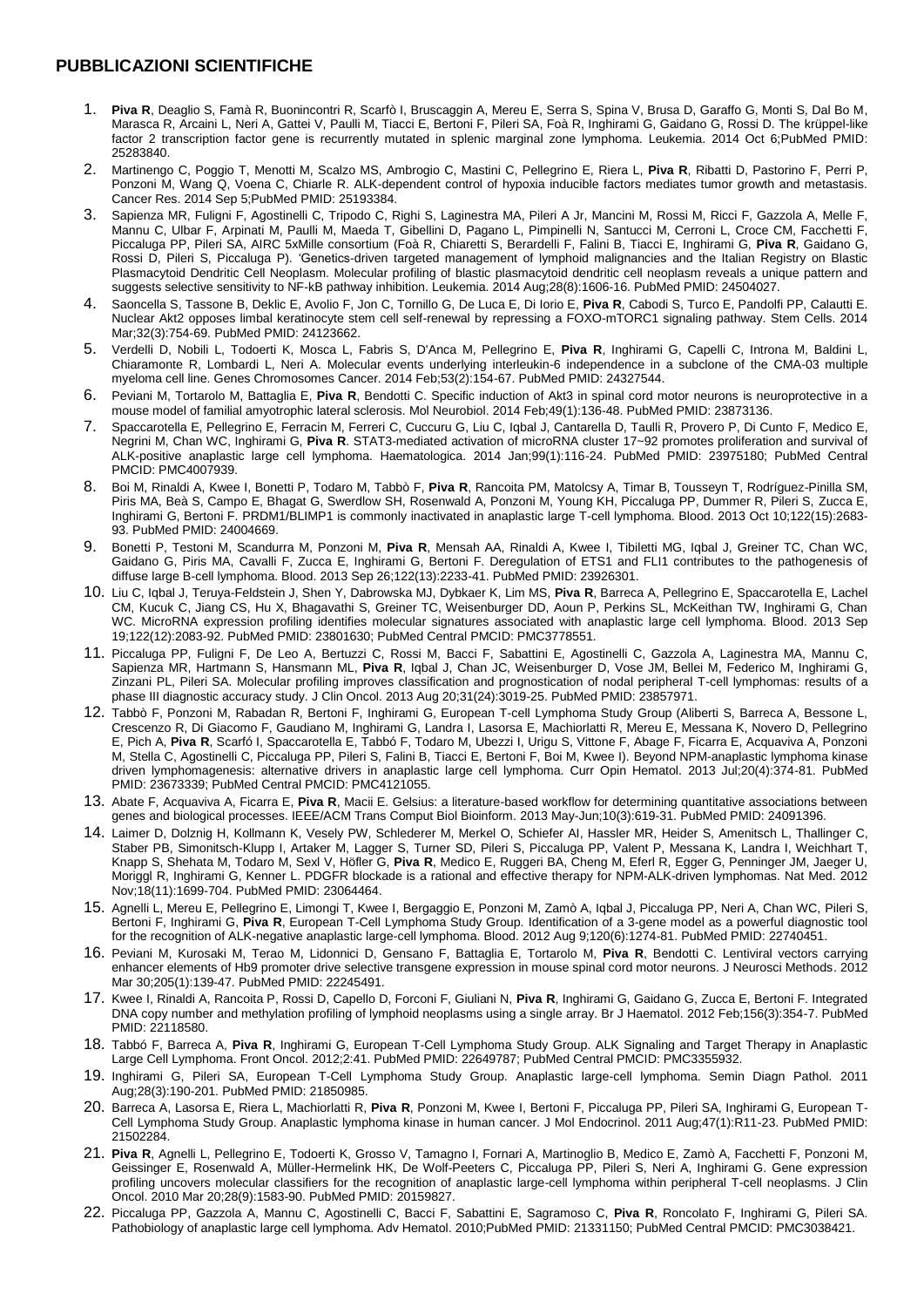- 23. Belardo G, **Piva R**, Santoro MG. Heat stress triggers apoptosis by impairing NF-kappaB survival signaling in malignant B cells. Leukemia. 2010 Jan;24(1):187-96. PubMed PMID: 19924145.
- 24. Fornari A, **Piva R**, Chiarle R, Novero D, Inghirami G. Anaplastic large cell lymphoma: one or more entities among T-cell lymphoma?. Hematol Oncol. 2009 Dec;27(4):161-70. PubMed PMID: 19358142.
- 25. Regis G, Icardi L, Conti L, Chiarle R, **Piva R**, Giovarelli M, Poli V, Novelli F. IL-6, but not IFN-gamma, triggers apoptosis and inhibits in vivo growth of human malignant T cells on STAT3 silencing. Leukemia. 2009 Nov;23(11):2102-8. PubMed PMID: 19626047.
- 26. **Piva R**, Ruggeri B, Williams M, Costa G, Tamagno I, Ferrero D, Giai V, Coscia M, Peola S, Massaia M, Pezzoni G, Allievi C, Pescalli N, Cassin M, di Giovine S, Nicoli P, de Feudis P, Strepponi I, Roato I, Ferracini R, Bussolati B, Camussi G, Jones-Bolin S, Hunter K, Zhao H, Neri A, Palumbo A, Berkers C, Ovaa H, Bernareggi A, Inghirami G. CEP-18770: A novel, orally active proteasome inhibitor with a tumor-selective pharmacologic profile competitive with bortezomib. Blood. 2008 Mar 1;111(5):2765-75. PubMed PMID: 18057228.
- 27. Battaglia F, Delfino S, Merello E, Puppo M, **Piva R**, Varesio L, Bosco MC. Hypoxia transcriptionally induces macrophage-inflammatory protein-3alpha/CCL-20 in primary human mononuclear phagocytes through nuclear factor (NF)-kappaB. J Leukoc Biol. 2008 Mar;83(3):648-62. PubMed PMID: 18089854.
- 28. Chiarle R, Voena C, Ambrogio C, **Piva R**, Inghirami G. The anaplastic lymphoma kinase in the pathogenesis of cancer. Nat Rev Cancer. 2008 Jan;8(1):11-23. PubMed PMID: 18097461.
- 29. Di Stefano P, Damiano L, Cabodi S, Aramu S, Tordella L, Praduroux A, **Piva R**, Cavallo F, Forni G, Silengo L, Tarone G, Turco E, Defilippi P. p140Cap protein suppresses tumour cell properties, regulating Csk and Src kinase activity. EMBO J. 2007 Jun 20;26(12):2843-55. PubMed PMID: 17525734; PubMed Central PMCID: PMC1894765.
- 30. Primo L, di Blasio L, Roca C, Droetto S, **Piva R**, Schaffhausen B, Bussolino F. Essential role of PDK1 in regulating endothelial cell migration. J Cell Biol. 2007 Mar 26;176(7):1035-47. PubMed PMID: 17371830; PubMed Central PMCID: PMC2064087.
- 31. **Piva R**, Pellegrino E, Inghirami G. Identification and validation of the anaplastic large cell lymphoma signature. Adv Exp Med Biol. 2007;604:129-36. PubMed PMID: 17695725.
- 32. **Piva R**, Pellegrino E, Mattioli M, Agnelli L, Lombardi L, Boccalatte F, Costa G, Ruggeri BA, Cheng M, Chiarle R, Palestro G, Neri A, Inghirami G. Functional validation of the anaplastic lymphoma kinase signature identifies CEBPB and BCL2A1 as critical target genes. J Clin Invest. 2006 Dec;116(12):3171-82. PubMed PMID: 17111047; PubMed Central PMCID: PMC1636692.
- 33. Ciucci A, Gianferretti P, **Piva R**, Guyot T, Snape TJ, Roberts SM, Santoro MG. Induction of apoptosis in estrogen receptor-negative breast cancer cells by natural and synthetic cyclopentenones: role of the IkappaB kinase/nuclear factor-kappaB pathway. Mol Pharmacol. 2006 Nov;70(5):1812-21. PubMed PMID: 16908599.
- 34. **Piva R**, Belardo G, Santoro MG. NF-kappaB: a stress-regulated switch for cell survival. Antioxid Redox Signal. 2006 Mar-Apr;8(3-4):478- 86. PubMed PMID: 16677091.
- 35. **Piva R**, Chiarle R, Manazza AD, Taulli R, Simmons W, Ambrogio C, D'Escamard V, Pellegrino E, Ponzetto C, Palestro G, Inghirami G. Ablation of oncogenic ALK is a viable therapeutic approach for anaplastic large-cell lymphomas. Blood. 2006 Jan 15;107(2):689-97. PubMed PMID: 16189272; PubMed Central PMCID: PMC1895619.
- 36. Ambrogio C, Voena C, Manazza AD, **Piva R**, Riera L, Barberis L, Costa C, Tarone G, Defilippi P, Hirsch E, Boeri Erba E, Mohammed S, Jensen ON, Palestro G, Inghirami G, Chiarle R. p130Cas mediates the transforming properties of the anaplastic lymphoma kinase. Blood. 2005 Dec 1;106(12):3907-16. PubMed PMID: 16105984; PubMed Central PMCID: PMC1895100.
- 37. Inghirami G, Chiarle R, Simmons WJ, **Piva R**, Schlessinger K, Levy DE. New and old functions of STAT3: a pivotal target for individualized treatment of cancer. Cell Cycle. 2005 Sep;4(9):1131-3. PubMed PMID: 16082218.
- 38. **Piva R**, Gianferretti P, Ciucci A, Taulli R, Belardo G, Santoro MG. 15-Deoxy-delta 12,14-prostaglandin J2 induces apoptosis in human malignant B cells: an effect associated with inhibition of NF-kappa B activity and down-regulation of antiapoptotic proteins. Blood. 2005 Feb 15;105(4):1750-8. PubMed PMID: 15498850.
- 39. Bendotti C, Atzori C, **Piva R**, Tortarolo M, Strong MJ, DeBiasi S, Migheli A. Activated p38MAPK is a novel component of the intracellular inclusions found in human amyotrophic lateral sclerosis and mutant SOD1 transgenic mice. J Neuropathol Exp Neurol. 2004 Feb;63(2):113-9. PubMed PMID: 14989597.
- 40. Chiarle R, Gong JZ, Guasparri I, Pesci A, Cai J, Liu J, Simmons WJ, Dhall G, Howes J, **Piva R**, Inghirami G. NPM-ALK transgenic mice spontaneously develop T-cell lymphomas and plasma cell tumors. Blood. 2003 Mar 1;101(5):1919-27. PubMed PMID: 12424201.
- 41. **Piva R**, Liu J, Chiarle R, Podda A, Pagano M, Inghirami G. In vivo interference with Skp1 function leads to genetic instability and neoplastic transformation. Mol Cell Biol. 2002 Dec;22(23):8375-87. PubMed PMID: 12417738; PubMed Central PMCID: PMC134052.
- 42. Schiffer D, Cavalla P, Fiano V, Ghimenti C, **Piva R**. Inverse relationship between p27/Kip1 and the F-box protein Skp2 in human astrocytic gliomas by immunohistochemistry and Western blot. Neurosci Lett. 2002 Aug 9;328(2):125-8. PubMed PMID: 12133571.
- 43. Chiarle R, Fan Y, **Piva R**, Boggino H, Skolnik J, Novero D, Palestro G, De Wolf-Peeters C, Chilosi M, Pagano M, Inghirami G. S-phase kinase-associated protein 2 expression in non-Hodgkin's lymphoma inversely correlates with p27 expression and defines cells in S phase. Am J Pathol. 2002 Apr;160(4):1457-66. PubMed PMID: 11943729; PubMed Central PMCID: PMC1867227.
- 44. Zamo A, Chiarle R, **Piva R**, Howes J, Fan Y, Chilosi M, Levy DE, Inghirami G. Anaplastic lymphoma kinase (ALK) activates Stat3 and protects hematopoietic cells from cell death. Oncogene. 2002 Feb 7;21(7):1038-47. PubMed PMID: 11850821.
- 45. Atzori C, Ghetti B, **Piva R**, Srinivasan AN, Zolo P, Delisle MB, Mirra SS, Migheli A. Activation of the JNK/p38 pathway occurs in diseases characterized by tau protein pathology and is related to tau phosphorylation but not to apoptosis. J Neuropathol Exp Neurol. 2001 Dec;60(12):1190-7. PubMed PMID: 11764091.
- 46. Audero E, Cascone I, Zanon I, Previtali SC, **Piva R**, Schiffer D, Bussolino F. Expression of angiopoietin-1 in human glioblastomas regulates tumor-induced angiogenesis: in vivo and in vitro studies. Arterioscler Thromb Vasc Biol. 2001 Apr;21(4):536-41. PubMed PMID: 11304469.
- 47. Chilosi M, Chiarle R, Lestani M, Menestrina F, Montagna L, Ambrosetti A, Prolla G, Pizzolo G, Doglioni C, **Piva R**, Pagano M, Inghirami G. Low expression of p27 and low proliferation index do not correlate in hairy cell leukaemia. Br J Haematol. 2000 Oct;111(1):263-71. PubMed PMID: 11091210.
- 48. Cavalla P, **Piva R**, Bortolotto S, Grosso R, Cancelli I, Chiò A, Schiffer D. p27/kip1 expression in oligodendrogliomas and its possible prognostic role. Acta Neuropathol. 1999 Dec;98(6):629-34. PubMed PMID: 10603039.
- 49. Migheli A, Atzori C, **Piva R**, Tortarolo M, Girelli M, Schiffer D, Bendotti C. Lack of apoptosis in mice with ALS. Nat Med. 1999 Sep;5(9):966-7. PubMed PMID: 10470053.
- 50. Migheli A, **Piva R**, Casolino S, Atzori C, Dlouhy SR, Ghetti B. A cell cycle alteration precedes apoptosis of granule cell precursors in the weaver mouse cerebellum. Am J Pathol. 1999 Aug;155(2):365-73. PubMed PMID: 10433930; PubMed Central PMCID: PMC1866868.
- 51. **Piva R**, Cancelli I, Cavalla P, Bortolotto S, Dominguez J, Draetta GF, Schiffer D. Proteasome-dependent degradation of p27/kip1 in gliomas. J Neuropathol Exp Neurol. 1999 Jul;58(7):691-6. PubMed PMID: 10411338.
- 52. Schiffer D, Bortolotto S, Bosone I, Cancelli I, Cavalla P, Schiffer P, **Piva R**. Cell-cycle inhibitor p27/Kip-1 expression in non-astrocytic and non-oligodendrocytic human nervous system tumors. Neurosci Lett. 1999 Apr 2;264(1-3):29-32. PubMed PMID: 10320006.
- 53. Migheli A, Cordera S, Bendotti C, Atzori C, **Piva R**, Schiffer D. S-100beta protein is upregulated in astrocytes and motor neurons in the spinal cord of patients with amyotrophic lateral sclerosis. Neurosci Lett. 1999 Feb 12;261(1-2):25-8. PubMed PMID: 10081918.